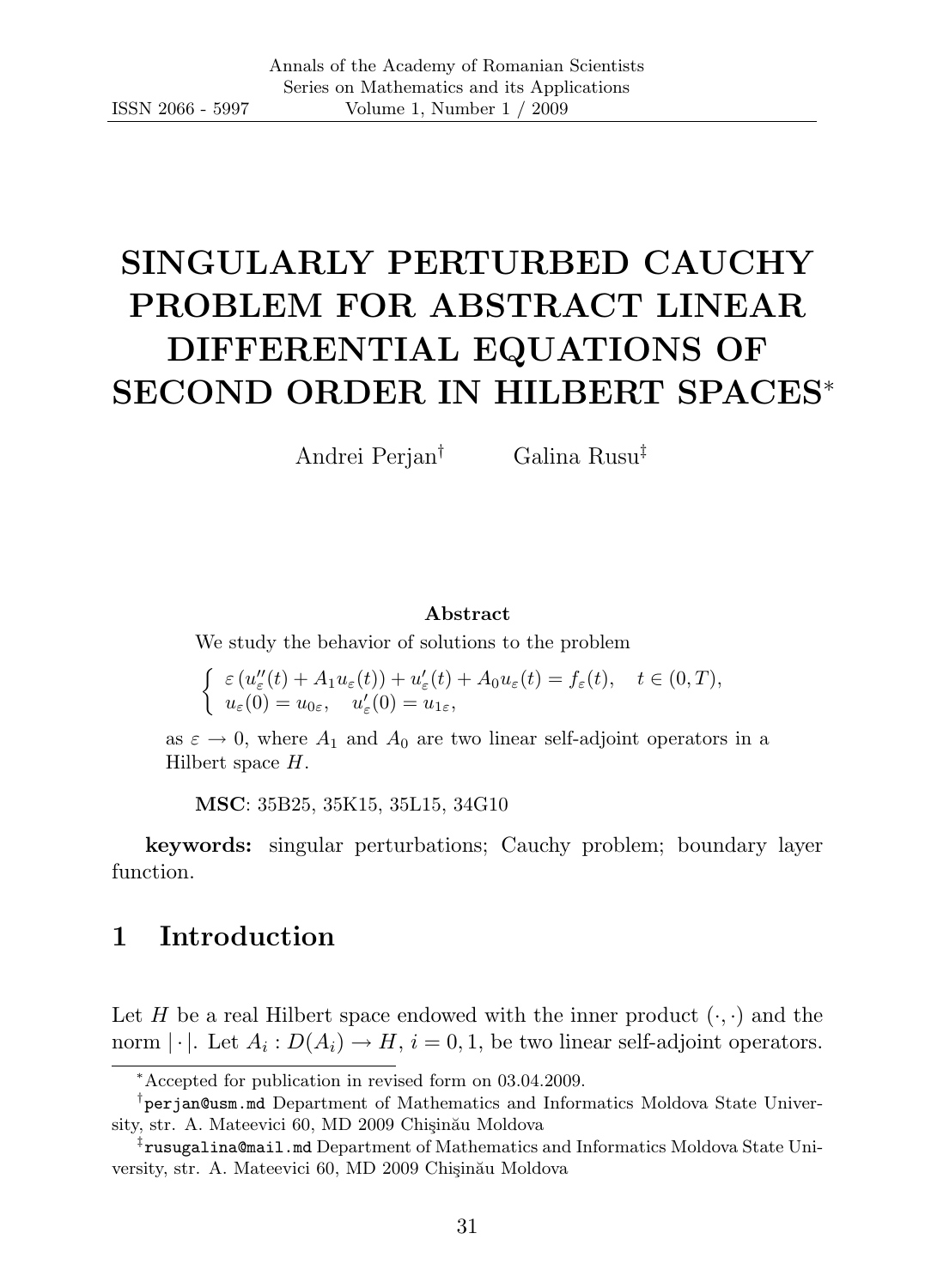Consider the following Cauchy problem:

$$
\begin{cases}\n\varepsilon (u''_{\varepsilon}(t) + A_1 u_{\varepsilon}(t)) + u'_{\varepsilon}(t) + A_0 u_{\varepsilon}(t) = f_{\varepsilon}(t), \quad t \in (0, T), \\
u_{\varepsilon}(0) = u_{0\varepsilon}, \quad u'_{\varepsilon}(0) = u_{1\varepsilon},\n\end{cases} \tag{P\varepsilon}
$$

where  $\varepsilon > 0$  is a small parameter( $\varepsilon \ll 1$ ),  $u_{\varepsilon}, f_{\varepsilon} : [0, T) \to H$ .

We will investigate the behavior of solutions  $u_{\varepsilon}(t)$  to the perturbed system  $(P_{\varepsilon})$  when  $\varepsilon \to 0$ ,  $u_{0\varepsilon} \to u_0$  and  $f_{\varepsilon} \to f$ . We will establish a relationship between solutions to the problem  $(P_{\varepsilon})$  and the corresponding solutions to the following unperturbed system:

$$
\begin{cases}\nv'(t) + A_0 v(t) = f(t), & t \in (0, T), \\
v(0) = u_0.\n\end{cases} \tag{P_0}
$$

In our study we will use the following conditions:

(H1) The operator  $A_0: D(A_0) \subseteq H \to H$  is self-adjoint and positive defined, i.e. there exists  $\omega_0 > 0$  such that

$$
(A_0u, u) \ge \omega_0 |u|^2, \quad \forall u \in D(A_0);
$$

(H2) The operator  $A_1 : D(A_1) \subseteq H \rightarrow H$  is self-adjoint,  $D(A_0) \subseteq$  $D(A_1)$  and there exists  $\omega_1 > 0$  such that

$$
|(A_1u, u)| \le \omega_1 \ (A_0u, u), \quad \forall u \in D(A_0).
$$

If, in some topology,  $u_{\varepsilon}(t)$  tends to the corresponding solutions  $v(t)$  of the unperturbed system  $(P_0)$  as  $\varepsilon \to 0$ , then the system  $(P_0)$  is called *regularly* perturbed. In the opposite case system  $(P_0)$  is called *singularly perturbed*. In the last case, a subset of  $[0, \infty)$ , in which the solution  $u_{\varepsilon}(t)$  has a singular behavior relative to  $\varepsilon$ , arises. This subset is called the boundary layer. The function which defines the singular behavior of the solution  $u_{\varepsilon}(t)$  within the boundary layer is called the boundary layer function.

Many physical processes are described by systems of type  $(P_{\varepsilon})$ . For example, the equation

$$
\rho v_{tt} + \gamma v_t = \sigma \Delta v
$$

(where  $\rho, \gamma, \sigma$  are the mass density per unit area of the membrane, the coefficient of viscosity of the medium, and the tension of the membrane, respectively), which characterizes the vibration of a membrane in a viscous medium, can be rewritten as

$$
\varepsilon^2 u_{tt} + u_t = \Delta u,
$$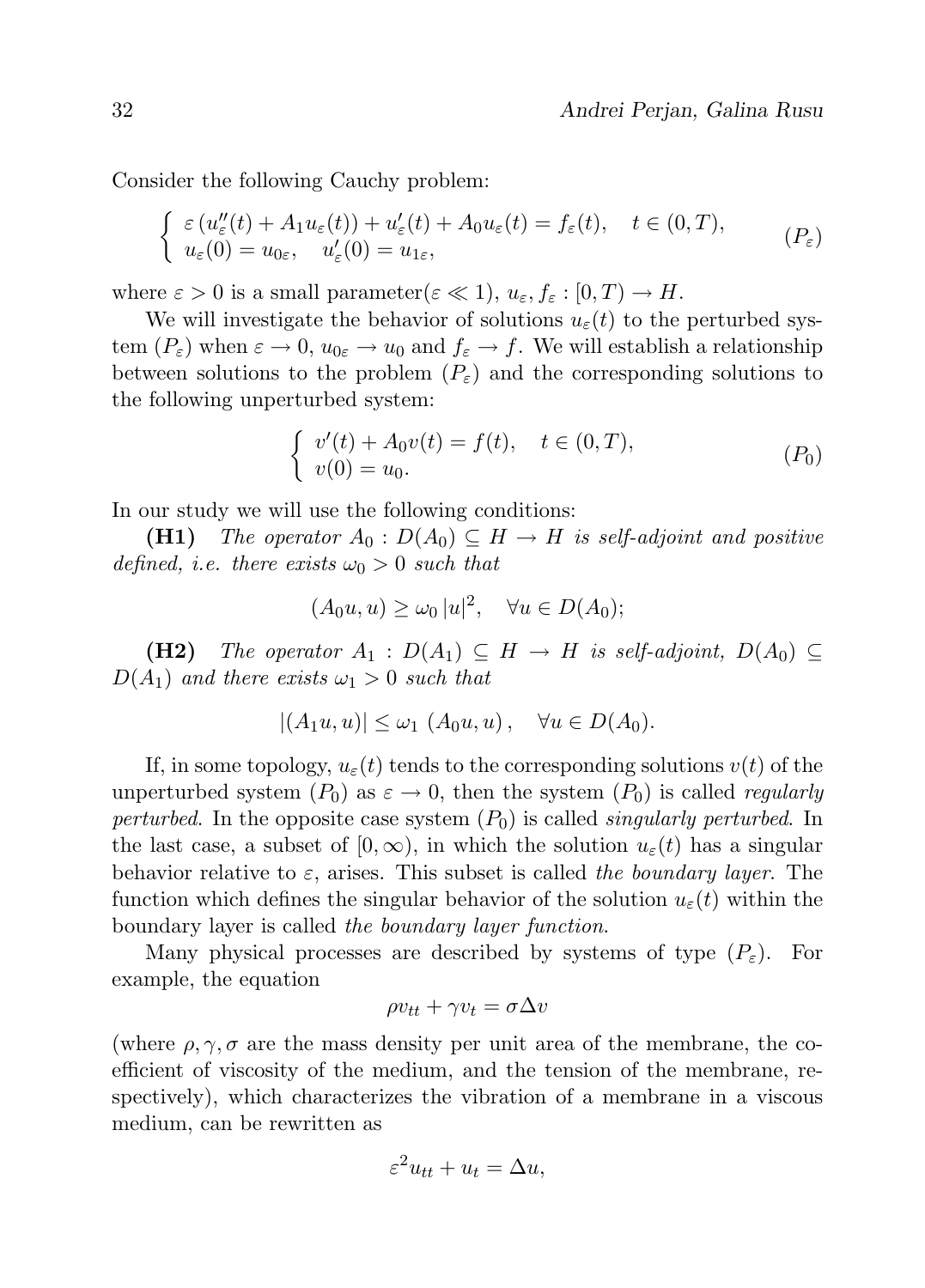with  $\varepsilon = (\rho \sigma)^{1/2}/\gamma$ .

In the case when the medium is highly viscous ( $\gamma \gg 1$ ), or the density  $\rho$ is very small, we have  $\varepsilon \to 0$  and the formal "limit" of this equation will be the following first order equation

$$
u_t = \Delta u.
$$

Let us mention some works dedicated to the study of singularly perturbed Cauchy problems for differential equations of second order in Hilbert spaces. In [2], [3], [4], [5], [7], [8], [9], the behaviour of the solutions  $u_{\varepsilon}$  to the abstract linear Cauchy problem  $(P_{\varepsilon})$  has been studied as  $\varepsilon \mapsto 0$  in the case when  $A_0$ and A are positive operators,  $B = 0$  or B is an linear integrodifferential operator. All results from these papers were obtained using the theory of semigroups of linear operators.

Our approach is based on two key points. The first one is the relationship between the solutions of the problems  $(P_{\varepsilon})$  and  $(P_0)$ . The second key point consists in obtaining a priori estimates for the solutions of the problems  $(P_{\varepsilon})$ , estimates which are uniform with respect to small parameter  $\varepsilon$ .

### 2 Preliminaries

The goal of this section is to remind the notations and main assertions which will be used in that follows.

Let  $k \in N^*$ ,  $1 \le p \le +\infty$ ,  $(a, b) \subset (-\infty, +\infty)$  and let X be the Banach space. We denote by  $W^{k,p}(a, b; X)$  the Banach space of all vectorial distributions  $u \in D'(a, b; X), u^{(j)} \in L^p(a, b; X), j = 0, 1, \ldots, k$ , endowed with the norm

$$
||u||_{W^{k,p}(a,b;X)} = \left(\sum_{j=0}^k ||u^{(j)}||^p_{L^p(a,b;X)}\right)^{1/p}
$$

for  $p \in [1,\infty)$  and

$$
||u||_{W^{k,\infty}(a,b;X)} = \max_{0 \le j \le k} ||u^{(j)}||_{L^{\infty}(a,b;X)}
$$

for  $p = \infty$ .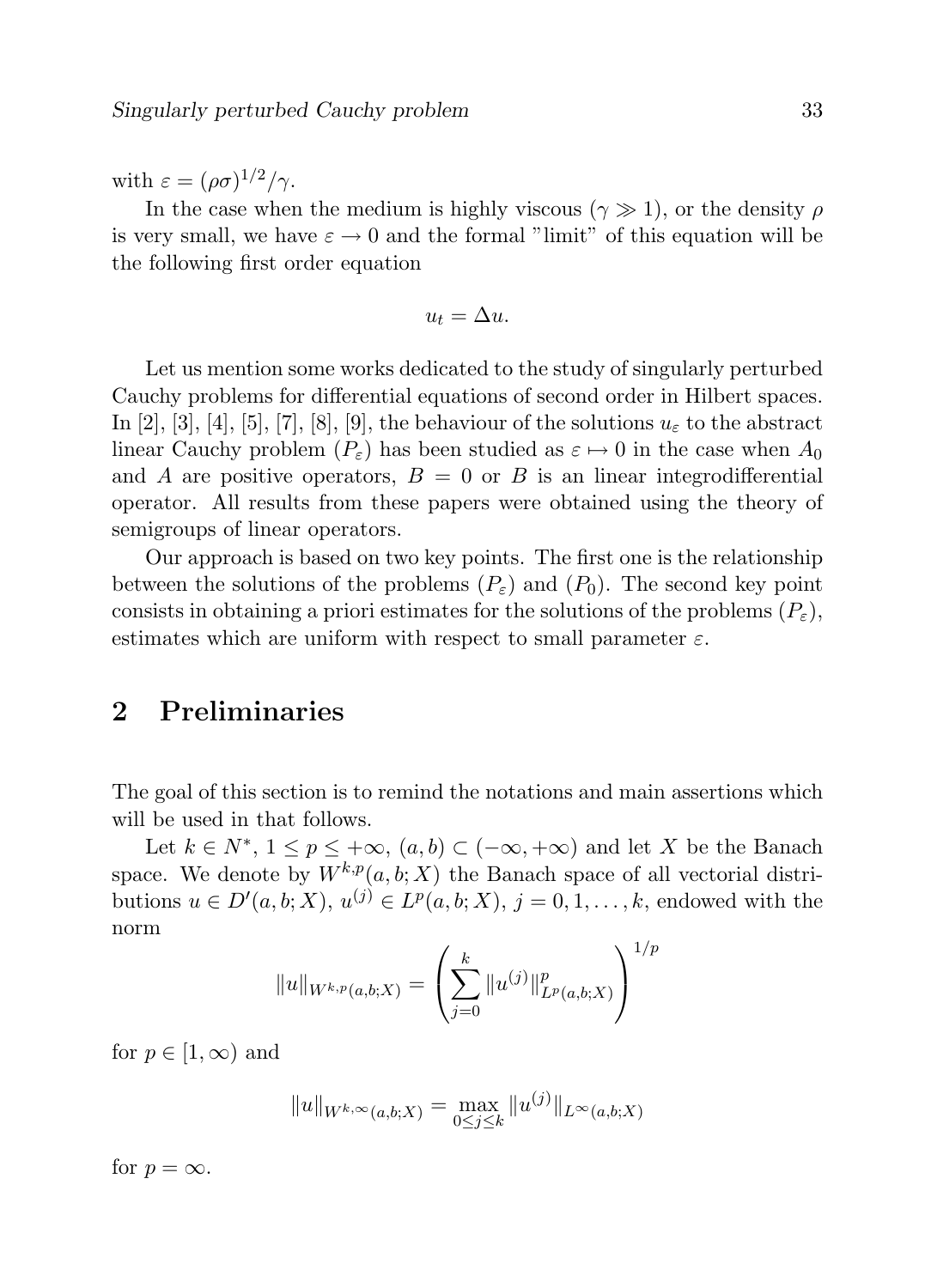In the particular case  $p = 2$ , we denote  $W^{k,2}(a, b; X) = H^k(a, b; X)$ . If X is a Hilbert space, then  $H^k(a, b; X)$  is also a Hilbert space with the inner product

$$
(u,v)_{H^k(a,b;X)} = \sum_{j=0}^k \int_a^b \left( u^{(j)}(t), v^{(j)}(t) \right)_X dt.
$$

For each arbitrary but fixed  $s \in \mathbb{R}$ ,  $k \in \mathbb{N}$  and  $p \in [1,\infty]$ , we define the Banach space

$$
W_s^{k,p}(a,b;H) = \{f:(a,b) \to H; f^{(l)}(\cdot)e^{-st} \in L^p(a,b;X), l = 0,\ldots,k\},\
$$

with the norm

$$
||f||_{W_s^{k,p}(a,b;X)} = ||fe^{-st}||_{W^{k,p}(a,b;X)}.
$$

**Theorem 1.** Let  $p \in [1,\infty]$  and X be a reflexive Banach space. Then the embedding  $W^{1,p}(0, T; X) \hookrightarrow C([0, T]; X)$  is continuous, i.e., there exists  $C(T, p) > 0$  such that, for each  $f \in W^{1,p}(0,T; X)$ , we have

$$
||f||_{C([0,T];X)} \leq C(T,p) ||f||_{W^{1,p}(0,T;X)}.
$$

**Theorem 2.** Let  $k \in \mathbb{N}$ ,  $p \in [1,\infty]$  and let X be a Banach space. Then there exists  $C(k, p, T) > 0$  such that, for every  $f \in W^{k, p}(0, T; X)$ , there exists an extension  $\tilde{f} \in W^{k, p}(0, \infty; X)$  of f satisfying

$$
\|\tilde{f}\|_{W^{k,p}(0,\infty;X)} \leq C(k,p,T) \|f\|_{W^{k,p}(0,T;X)}.
$$

**Theorem 3.** Let X be a reflexive Banach space. Let  $f:(0,T) \to X$  and let  $f_h(t) = h^{-1} (f(t + h) - f(t)), t, t + h \in (0, T).$ 

(i) If  $1 \le p \le +\infty$  and for each  $(a.b) \subseteq (0,T)$   $f \in W^{1,p}(a,b;X)$ , then

$$
||f_h||_{L^p(a,b;X)} \le ||f||_{W^{1,p}(a,b;X)},\ 0<|h|<\min\{a/2,(T-b)/2\}.
$$

(ii) If  $1 < p < +\infty$ ,  $f \in L^p(a, b; X)$  and there exists  $C > 0$  such that

$$
||f_h||_{L^p(a,b;X)} \leq C, \quad 0 < |h| < \min\{a/2, (T-b)/2\},\
$$

then  $f \in W^{1,p}(a,b;X)$  and

$$
||f||_{W^{1,p}(a,b;X)} \leq C.
$$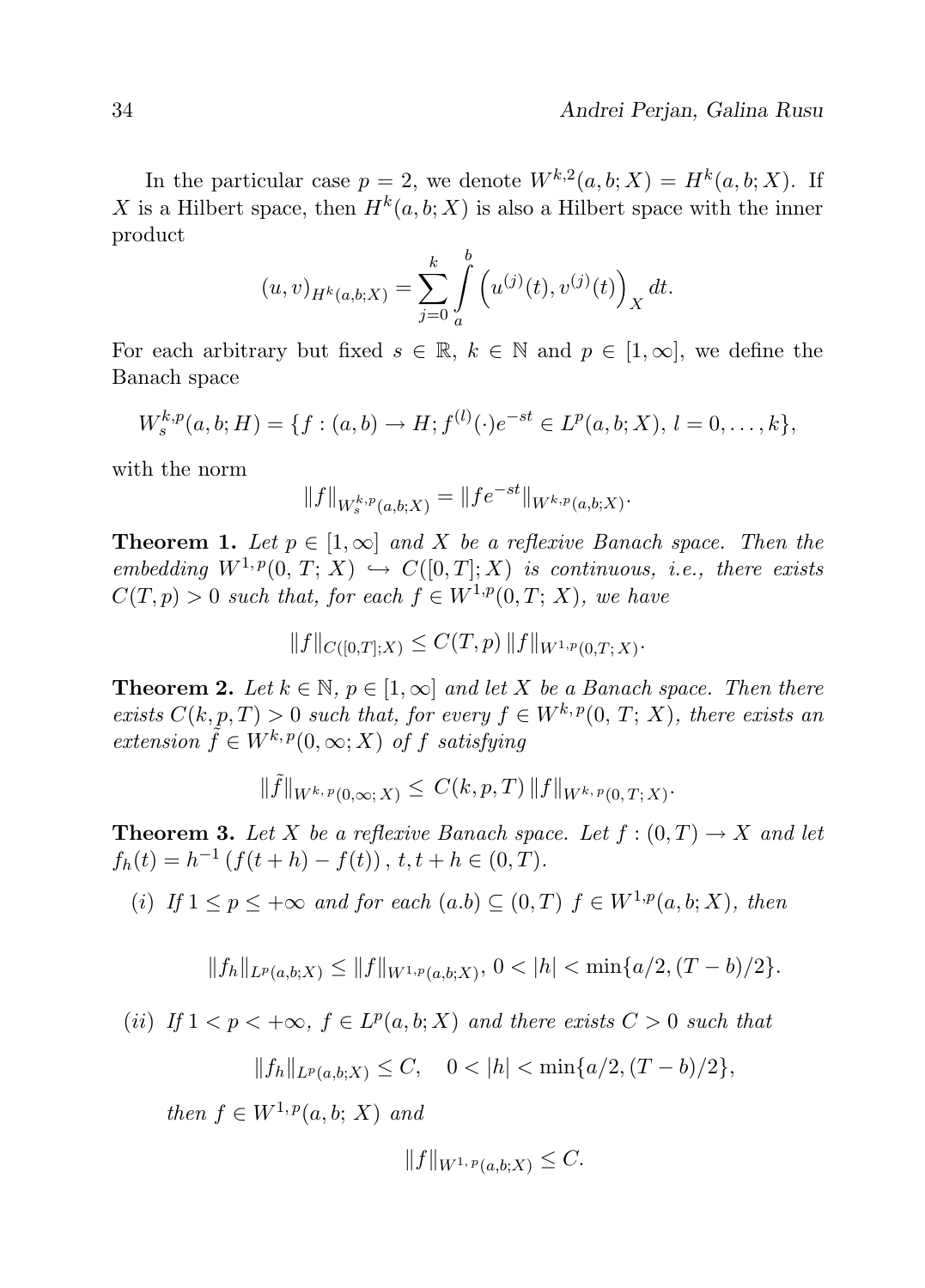**Theorem 4.** Let H be a real Hilbert space, and let  $A : D(A) \subset H \to H$ be a linear self-adjoint positive operator. If  $u \in W^{1,2}(0,T;H)$  such that  $u(t) \in D(A)$  a.e. for  $t \in [a, b] \subseteq [0, T]$  and  $Au \in L^2(0, T; H)$ , then the function  $t \rightarrow (Au(t), u(t))$  is absolutely continuous on [a, b] and

$$
\frac{d}{dt}(Au(t), u(t)) = 2(Au(t), u'(t)), \quad a. e. \quad t \in [a, b].
$$

**Definition 1.** The operator  $A: D(A) \subset H \to H$  is called monotone if

$$
(Au_1 - Au_2, u_1 - u_2) \ge 0, \quad \forall u_1, u_2 \in D(A).
$$

The operator A is called *maximal monotone* if it is monotone and A does not have (possible multivalued) monotone extensions in H.

**Theorem 5.** [1] Let  $A : D(A) \subset H \to H$  be a monotone operator in H. A is maximal monotone if and only if for every  $\lambda > 0$  (equivalently for some  $\lambda > 0$ ,  $R(I + \lambda A) = H$ .

**Theorem 6.** [1] The linear monotone operator  $A : D(A) \subset H \to H$  is maximal monotone if and only if A is closed and  $(A^*u, u) \geq 0$ ,  $\forall u \in D(A^*)$ , where  $A^*$  is the adjoint operator to  $A$ .

For a maximal monotone operator  $A: D(A) \subset H \to H$  and  $\lambda > 0$ , we denote by  $J_{\lambda}$  its resolvent  $J_{\lambda} = (I + \lambda A)^{-1}$ , and by  $A_{\lambda} = \lambda^{-1}(I - J_{\lambda})$  the Yosida approximation.

**Theorem 7.** Let  $A: D(A) \subset H \to H$  be maximal monotone operator. Then for every  $\lambda > 0$ :

- (i)  $J_{\lambda}$  is lipschitzian on H with the constant 1;
- (ii)  $A_\lambda x = A J_\lambda x$ ,  $\forall x \in H$  and  $A_\lambda x = J_\lambda Ax$ ,  $\forall x \in D(A)$ ;
- (iii)  $A_{\lambda}$  is a monotone and lipschitzian operator on H with the constant  $\lambda^{-1}$  ;
- (iv)  $|A_\lambda x| \le |Ax|, \quad \forall x \in D(A);$

(v) 
$$
\lim_{\lambda \to 0} A_{\lambda} x = Ax, \quad \forall x \in D(A);
$$

 $(vi)$   $|A_\lambda x|^2 \leq (Ax, A_\lambda x), \quad \forall x \in D(A).$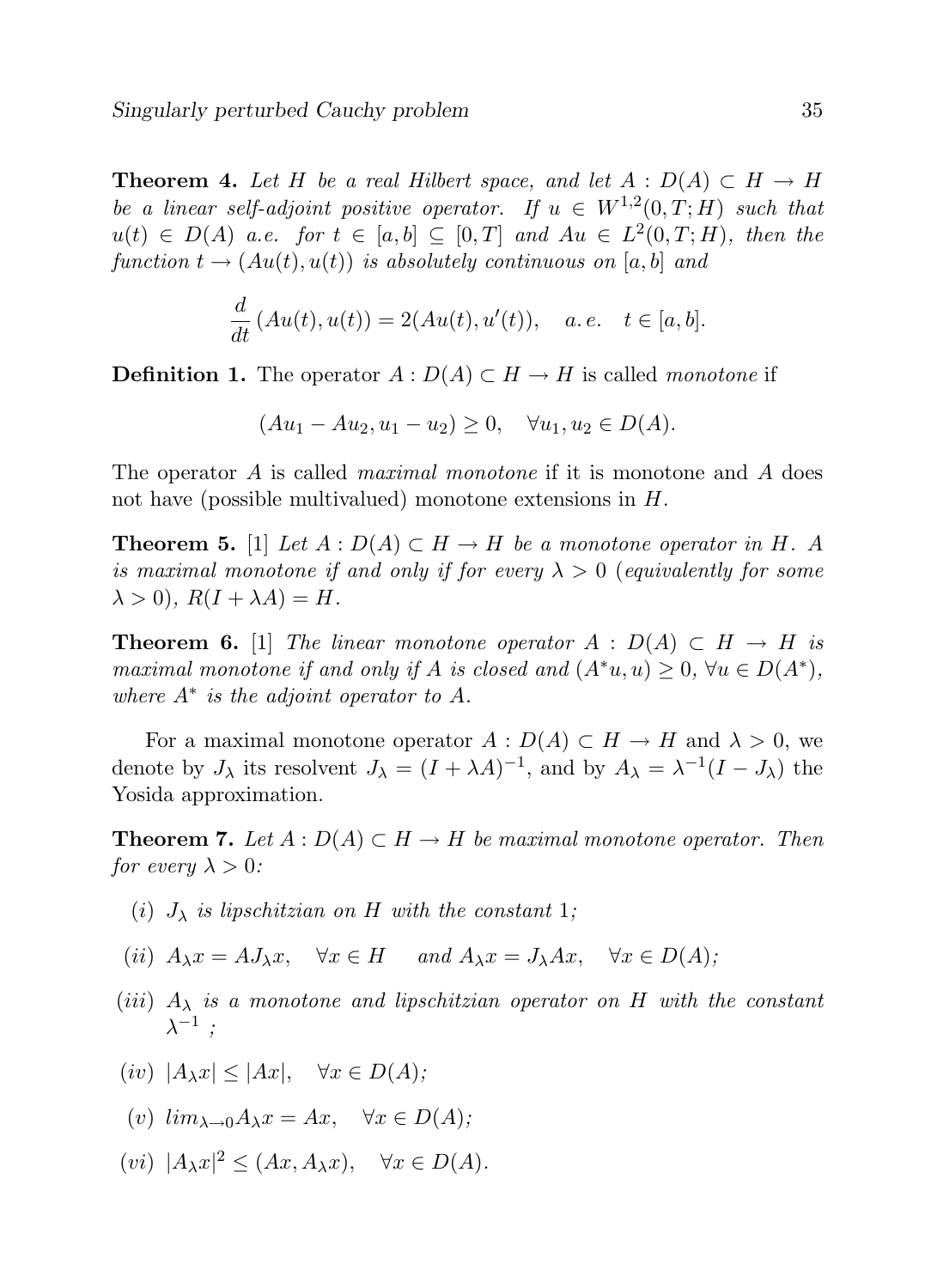**Definition 2.** The function  $u : [a, b] \to H$  is called *strong solution* to the Cauchy problem

$$
\begin{cases}\n u'(t) + Au(t) = f(t), & t \in (a, b), \\
 u(a) = u_0\n\end{cases}
$$
\n(2.1)

if u is absolutely continuous on  $[a, b], u' \in L^1(a, b; H), u(t) \in D(A)$  a.e. for  $t \in (a, b), u(t)$  satisfies the first equality in (2.1) a.e. for  $t \in (0, T)$  and  $u(a) = u_0.$ 

**Theorem 8.** [1] Let  $A : D(A) \subset H \to H$  such that  $A + \omega I$  is maximal monotone. If  $u_0 \in D(A)$  and  $f \in W^{1,1}(0,T;H)$  then there exists a unique strong solution  $u \in W^{1,\infty}(0,T;H)$  to the problem

$$
\begin{cases}\n u'(t) + Au(t) = f(t), & t \in (0, T), \\
 u(0) = u_0\n\end{cases}
$$

and

 $\overline{\phantom{a}}$  $\overline{\phantom{a}}$  $\overline{\phantom{a}}$  $\overline{\phantom{a}}$ 

$$
|u(t)| + \left(\int_0^t e^{\gamma(t-s)} \left( (A + \omega I) u(s), u(s) \right) ds \right)^{1/2}
$$
  

$$
\leq e^{\omega t/2} \left( |u_0| + \int_0^t e^{-\omega s/2} |f(s)| ds \right), \quad \forall t \in [0, T],
$$
  

$$
\frac{d^+ u}{dt}(t) \leq e^{\omega t} |f(0) - Au_0| + \int_0^t e^{\omega(t-s)} \left| \frac{df}{ds}(s) \right| ds, \quad \forall t \in [0, T).
$$

**Lemma 1.** [10] Let  $\psi \in L^1(a,b)$  ( $-\infty < a < b < \infty$ ) with  $\psi \geq 0$  a.e. on  $(a,b)$  and c be a fixed real constant. If  $h \in C[a,b]$  verifies

$$
\frac{1}{2}h^{2}(t) \le \frac{1}{2}c^{2} + \int_{a}^{t} \psi(s)h(s)ds, \quad \forall t \in [a, b],
$$

then

$$
h(t) \le |c| + \int_a^t \psi(s)ds, \quad \forall t \in [a, b].
$$

### 3 Existence of strong solutions to both  $(P_{\varepsilon})$  and  $(P_0)$

In this section we will study the solvability of problems  $(P_{\varepsilon})$  and  $(P_0)$  and also the regularity of their solutions.

The following two theorems were inspired by [1].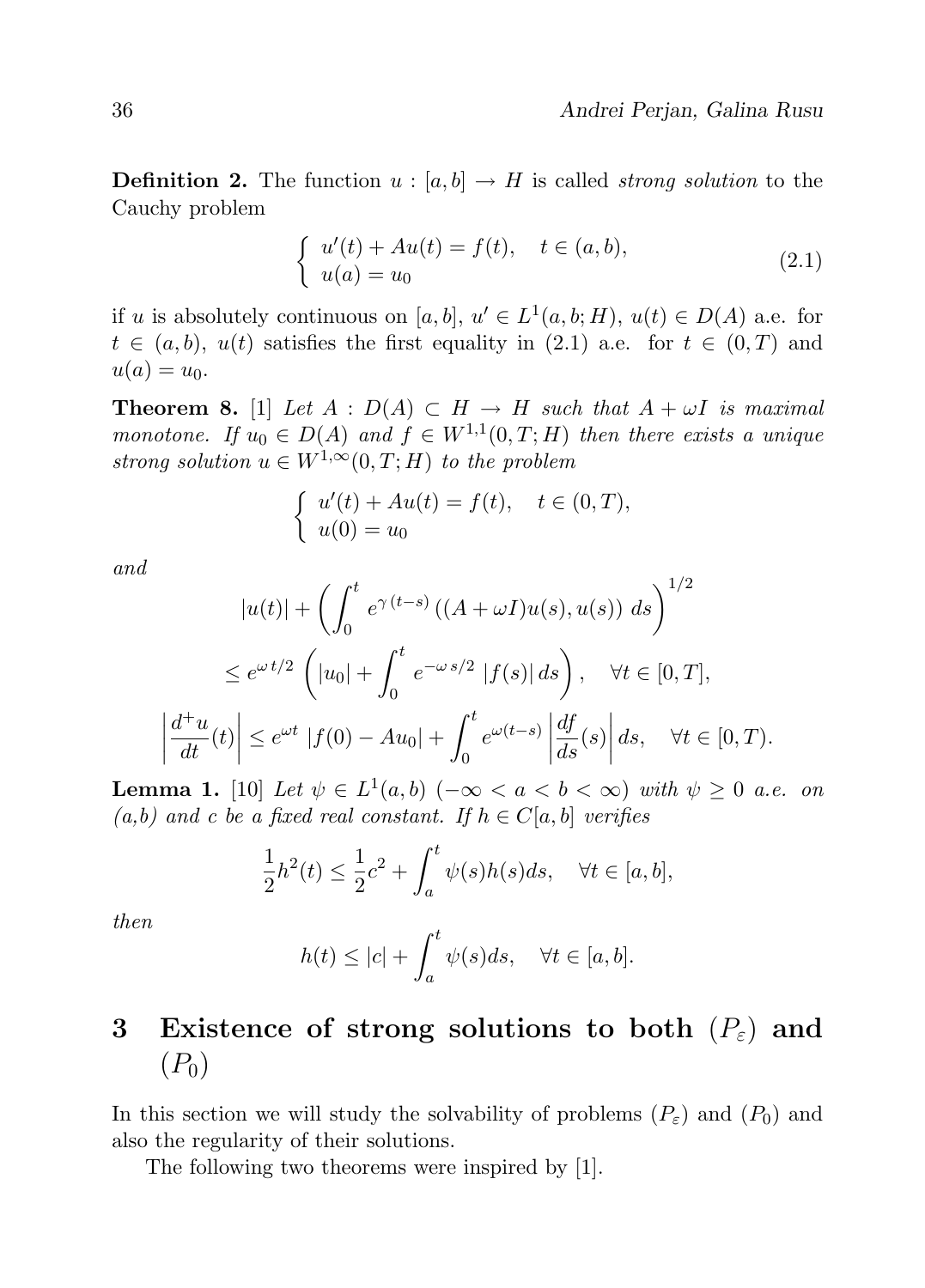**Theorem 9.** Let  $T > 0$  and let us assume that  $A_0$  satisfies the condition (H1). If  $u_0 \in D(A_0)$  and  $f \in W^{1,1}(0,T;H)$ , then there exists a unique strong solution  $v \in W^{1,\infty}(0,T;H)$  to the problem  $(P_0)$ . Moreover, v satisfies

$$
|v(t)| + \left(\int_0^t \left|A_0^{1/2}u(s)\right| \, ds\right)^{1/2} \le |u_0| + \int_0^t |f(s)| \, ds, \quad \forall t \in [0, T],
$$
  

$$
|v'(t)| \le |A_0u_0 - f(0)| + \int_0^t |f'(s)| \, ds, \quad \forall t \in [0, T].
$$

**Theorem 10.** Let  $T > 0$ . Let us assume that  $A : D(A) \subset H \to H$  is linear self-adjoint and positive. If  $u_0 \in D(A)$ ,  $u_1 \in H$  and  $f \in W^{1,1}(0,T;H)$ , then there exists a unique function  $u : [0, T] \to H$  such that:

 $u \in W^{2,\infty}(0, T; H), \quad A^{1/2}u \in W^{1,\infty}(0, T; H), \quad Au \in L^{\infty}(0, T; H),$ 

 $A^{1/2}u$  and u' are differentiable from to the right in H for every  $t \in [0, T)$ and

$$
\frac{d^+}{dt}\frac{du}{dt}(t) + \frac{du}{dt}(t) + Au(t) = f(t), \quad t \in [0, T),
$$
\n(3.1)

$$
u(0) = u_0, \quad u'(0) = u_1. \tag{3.2}
$$

In what follows this function will be called the strong solution to the problem (3.1), (3.2).

*Proof.* Let us denote by  $\mathcal{H} = D(A^{1/2}) \times H$  which, endowed with the inner product

$$
(U_1, U_2)_{\mathcal{H}} = (A^{1/2}u_1, A^{1/2}u_2) + (v_1, v_2), \quad U_i = (u_i; v_i) \in \mathcal{H}, \quad i = 1, 2,
$$

is the real Hilbert space. Let us further denote by  $\mathcal{L}: \mathcal{D}(\mathcal{L}) \subseteq \mathcal{H} \to \mathcal{H}$ , the operator defined by

$$
D(\mathcal{L}) = D(A) \times H, \quad \mathcal{L}U = (-v, Au + v), \quad \forall U = (u; v) \in D(\mathcal{L}).
$$

As

$$
(\mathcal{L}U, U)_{\mathcal{H}} = -(Av, u) + (Au + v, v) = |v|^2 \ge 0, \quad \forall U \in D(\mathcal{L}),
$$

it follows that  $\mathcal L$  is monotone. Now we are going to show that it is maximal monotone. To this aim, let us consider the equation  $(\lambda I + \mathcal{L}) U = F, \lambda > 0$ , where  $F = (f, g) \in \mathcal{H}$  and  $U = (u, v) \in D(\mathcal{L})$ , which is equivalent to the system

$$
\begin{cases} \lambda u - v = f \\ \lambda v + Au + v = g, \end{cases}
$$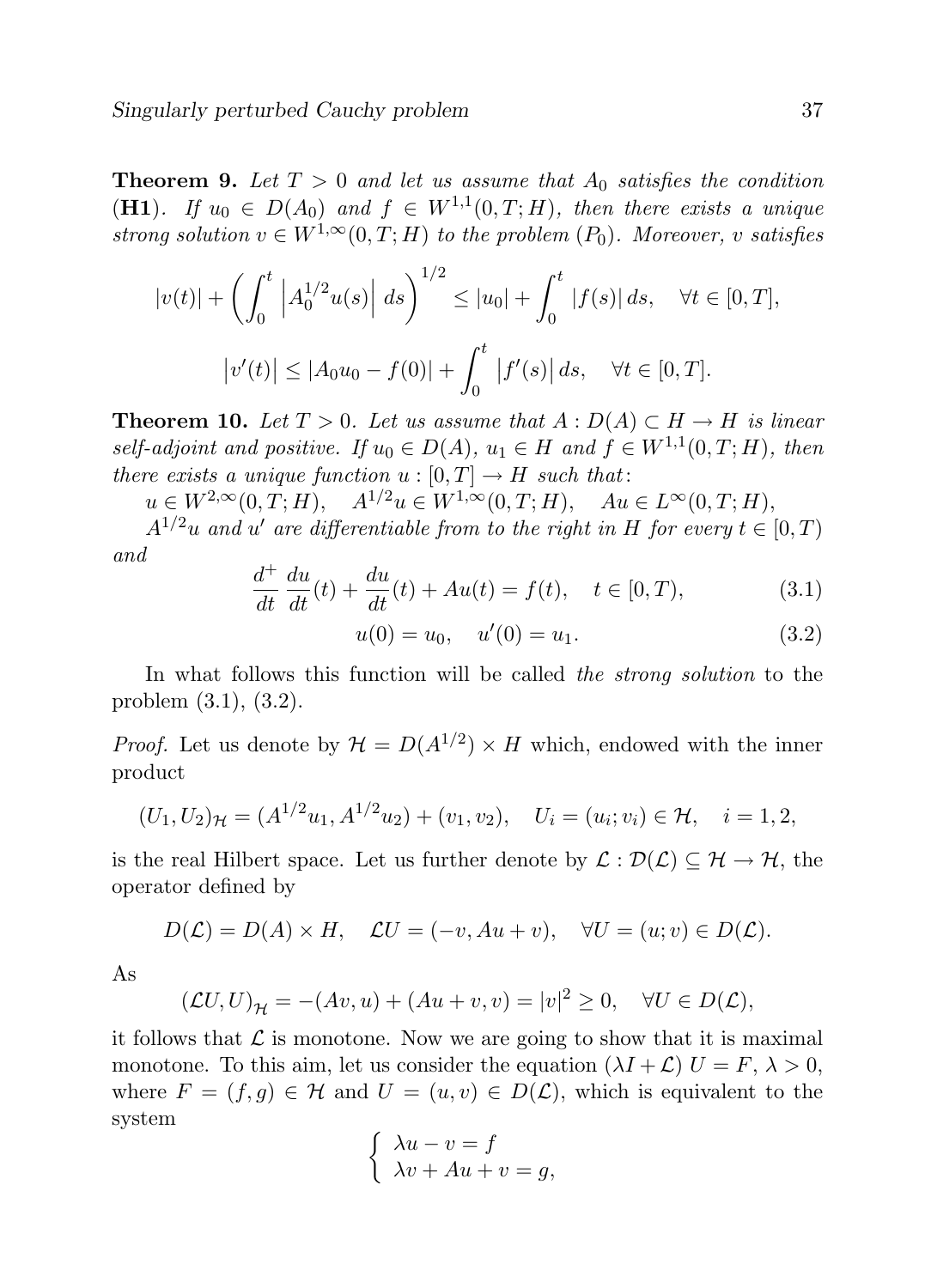i.e.

$$
\begin{cases}\n\lambda u - v = f \\
\lambda (\lambda + 1)u + Au = g_1,\n\end{cases}
$$
\n(3.3)

where  $g_1 = g + (\lambda + 1)f$ .

As A is a positive self-adjoint operator, therefore using Theorem 6, we can infer that A is a maximal monotone operator. Due to Theorem 5, we have that

$$
\forall \beta > 0 \quad D((\beta I + A)^{-1}) = H, \quad R((\beta I + A)^{-1}) \subseteq D(A).
$$

Therefore (3.3) is equivalent to the system

$$
\begin{cases}\n\lambda u - v = f \\
u = (\beta I + A)^{-1} g_1,\n\end{cases}
$$
\n(3.4)

with  $\beta = \lambda(\lambda + 1)$ . Hence, if  $f \in D(A^{1/2})$  and  $g \in H$ , it follows that  $u = (\beta I + A)^{-1}g_1 \in D(A)$ . From the first equation in (3.4), we deduce that  $v = \lambda u - f \in D(A^{1/2})$ . So, for every  $F \in \mathcal{H}$  there exists a unique solution  $U \in D(\mathcal{L})$  to the equation  $(\lambda I + \mathcal{L}) U = F$ . So,  $R(\lambda I + \mathcal{L}) = H$ . and, by Theorem 5, the operator  $\mathcal L$  is maximal monotone. By Theorem 8, the problem

$$
\begin{cases}\nU'(t) + \mathcal{L}U(t) = F(t), & t \in (0, T), \\
U(0) = U_0,\n\end{cases}
$$
\n
$$
(P.U)
$$

where  $U(t) = (u(t); v(t)), U_0 = (u_0, u_1), F(t) = (0, f(t))$  has a unique strong solution  $U = (u, v) \in W^{1, \infty}(0, T; \mathcal{H})$  which implies that  $A^{1/2}u, v \in$  $W^{1,\infty}(0,T;H)$ . As the equation in  $(P.U)$  is equivalent to the system

$$
\begin{cases}\n u'(t) - v(t) = 0 \\
 v'(t) + Au(t) + v(t) = f(t),\n\end{cases}
$$

it follows that u satisfies  $(3.1)$  and  $(3.2)$ . Thus,  $(3.1)$ ,  $(3.2)$  has a unique strong solution  $u \in W^{2,\infty}(0,T;H)$ .

Finally, we have  $A^{1/2}u \in W^{1,\infty}(0,T;H)$  and  $Au \in L^{\infty}(0,T;H)$  and this completes the proof. $\Box$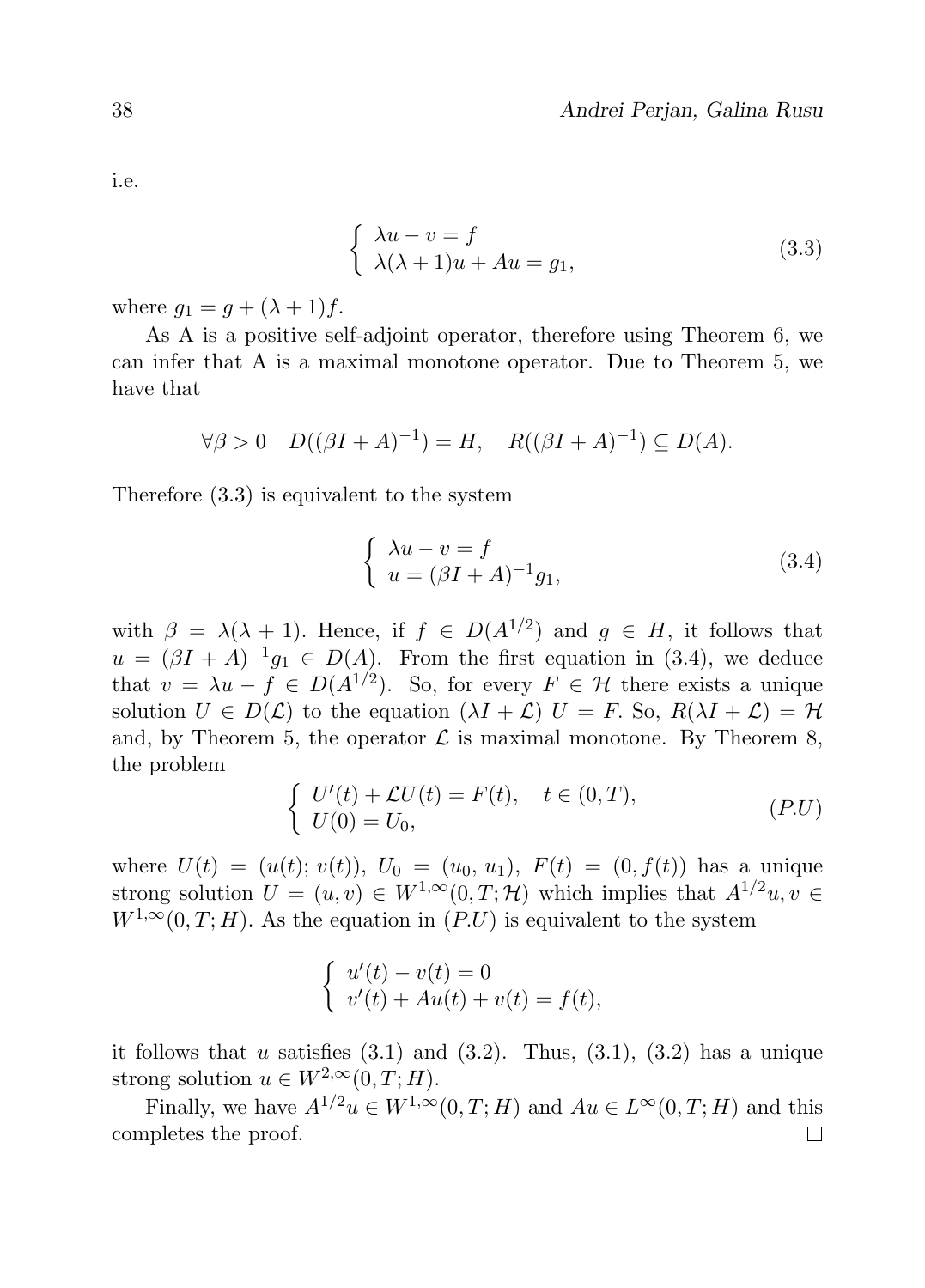## 4 A priori estimates for solutions to the problem  $(P_{\varepsilon})$

The goal of this section is to establish some a priori estimations for solutions to  $(P_{\varepsilon})$  which are uniform relative to the small parameter  $\varepsilon$ .

Consider the following problem:

$$
\begin{cases}\n\varepsilon (u''_{\varepsilon}(t) + A_1 u_{\varepsilon}(t)) + u'_{\varepsilon}(t) + A_0 u_{\varepsilon}(t) = f(t), \quad t \in (0, T), \\
u_{\varepsilon}(0) = u_0, \quad u'_{\varepsilon}(0) = u_1.\n\end{cases} (4.1)
$$

**Lemma 2.** Let  $T > 0$ . Suppose that, for each  $\varepsilon \in (0,1)$ , the operator  $A(\varepsilon) = (\varepsilon A_1 + A_0) : D(A(\varepsilon)) \subseteq H \to H$  is self-adjoint and satisfies

$$
(A(\varepsilon)u, u) \ge \omega |u|^2, \quad \forall u \in D(A(\varepsilon)), \quad \omega > 0, \quad \varepsilon \in (0, 1]. \tag{4.2}
$$

If  $f \in W^{1,1}(0,T;H)$ ,  $u_0 \in D(A(\varepsilon))$ ,  $u_1 \in H$ , then the unique strong solution,  $u_{\varepsilon}$ , of the problem (4.1) satisfies

$$
||A^{1/2}(\varepsilon)u_{\varepsilon}||_{C([0,t];H)} + ||u'_{\varepsilon}||_{L^{2}(0,t;H)} \leq C(\omega) M(t), \qquad (4.3)
$$

for each  $t \in [0,T]$  and each  $\varepsilon \in (0,1/2]$ . If, in addition,  $u_1 \in D(A^{1/2}(\varepsilon))$ , then

$$
||u'_{\varepsilon}||_{C([0,t];H)} + ||A^{1/2}(\varepsilon) u'_{\varepsilon}||_{L^{2}(0,t;H)} \leq C(\omega) M_1(t), \tag{4.4}
$$

for each  $t \in [0, T]$ , and each  $\varepsilon \in (0, 1]$ , and

$$
||A(\varepsilon)u_{\varepsilon}||_{L^{\infty}(0,t;H)} \leq C(\omega)M_1(t), \quad \forall t \in [0,T], \quad \forall \varepsilon \in (0,1], \tag{4.5}
$$

where

$$
M(t) = M(t, u_0, u_1, f) = \left| A^{1/2}(\varepsilon)u_0 \right| + |u_1| + \|f\|_{W^{1,1}(0,t;H)} + |f(0)|,
$$

$$
M_1(t) = M_1(t, u_0, u_1, f) = \left| A^{1/2}(\varepsilon)u_1 \right| + |A(\varepsilon)u_0| + ||f||_{W^{1,1}(0,t;H)} + |f(0)|.
$$

Proof. We begin with the proof of (4.3). Let us denote by

$$
E(u,t) = \varepsilon \left( u'(t), u(t) \right) + \int_0^t \left( A(\varepsilon)u(\tau), u(\tau) \right) d\tau + \frac{1}{2} |u(t)|^2
$$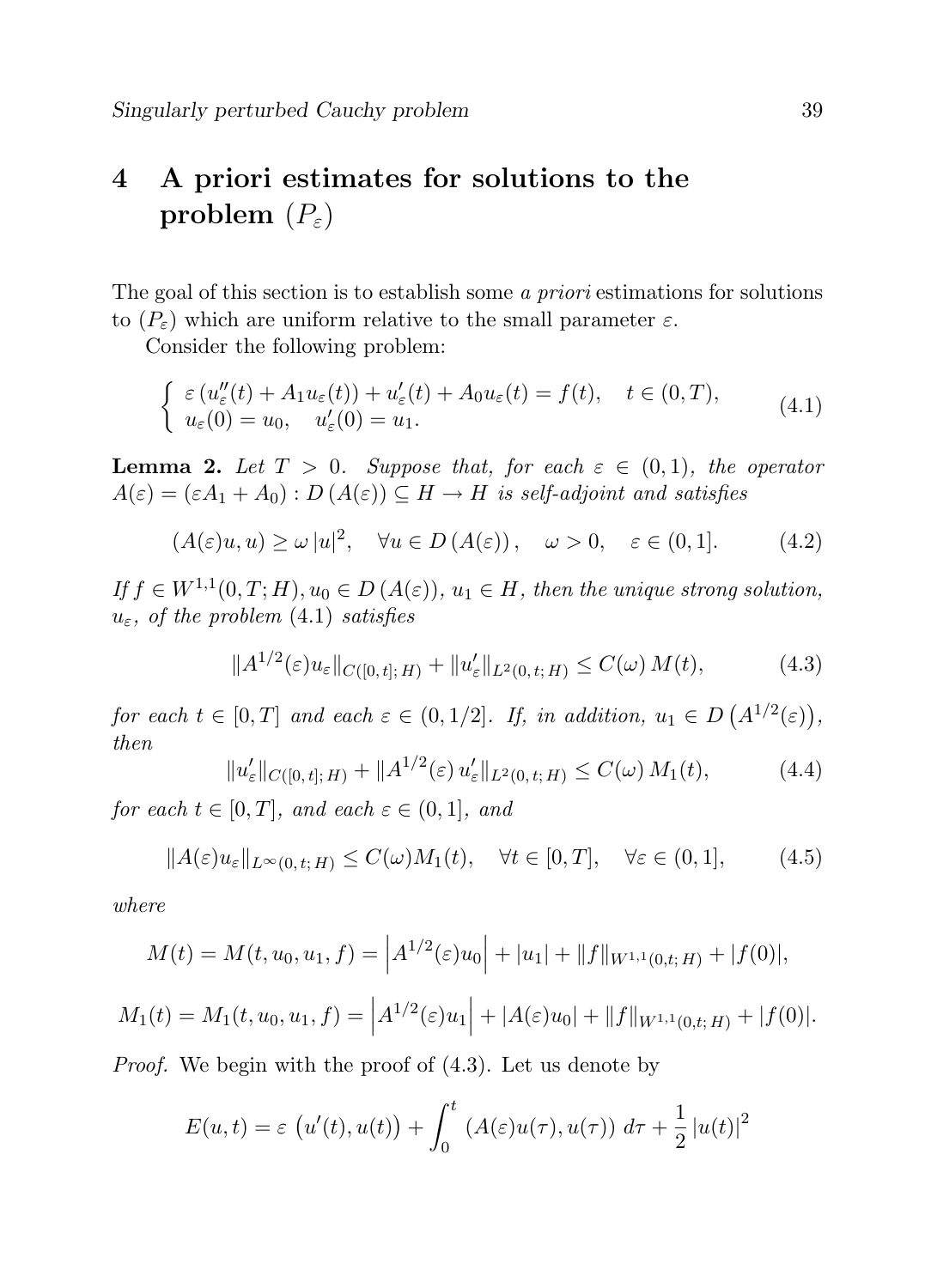$$
+\varepsilon \int_0^t |u'(\tau)|^2 d\tau + \varepsilon^2 |u'(t)|^2 + \varepsilon (A(\varepsilon)u(t), u(t)).
$$

For every solution,  $u_{\varepsilon}$ , of (4.1), by direct computation, we obtain

$$
\frac{d}{dt}E(u_{\varepsilon},t) = (f(t), u_{\varepsilon}(t) + 2\varepsilon u'_{\varepsilon}(t)), \quad \text{a.e.} \quad t \in (0,T).
$$

As

$$
E(u_{\varepsilon},t) \ge 0
$$
,  $|u_{\varepsilon}(t) + 2\varepsilon u'_{\varepsilon}(t)| \le 2 (E(u_{\varepsilon},t))^{1/2}$ ,

for each  $t \in [0, T]$ , and each  $\varepsilon \in (0, 1]$ , it follows that

$$
\frac{d}{dt}E(u_{\varepsilon},t) \le 2|f(t)| (E(u_{\varepsilon},t))^{1/2}, \quad \text{a.e.} \quad \forall t \in (0,T).
$$

Integrating the last inequality, we obtain

$$
\frac{1}{2}E(u_{\varepsilon},t) \leq \frac{1}{2}E(u_{\varepsilon},0) + \int_0^t |f(\tau)| (E(u_{\varepsilon},\tau))^{1/2} d\tau, \quad \forall t \in [0,T].
$$

Applying Lemma 1 to the last inequality, we get

$$
(E(u_{\varepsilon},t))^{1/2} \le (E(u_{\varepsilon},0))^{1/2} + \int_0^t |f(\tau)| d\tau, \quad \forall t \in [0,T],
$$

from which we deduce

$$
||u_{\varepsilon}||_{C([0,t];H)} + ||A^{1/2}(\varepsilon) u_{\varepsilon}||_{L^{2}(0,t;H)} \leq C(\omega)M(t), \qquad (4.6)
$$

for each  $t \in [0, T]$  and each  $\forall \varepsilon \in (0, 1]$ . Let now

$$
\mathcal{E}(u,t) = \varepsilon |u'(t)|^2 + |u(t)|^2 + (A(\varepsilon)u(t), u(t)) + 2(1 - \varepsilon) \int_0^t |u'(s)|^2 ds
$$
  
+2\varepsilon (u(t), u'(t)) + 2 \int\_0^t (A(\varepsilon)u(s), u(s)) ds.

Then, for every strong solution  $u_{\varepsilon}$  to the problem (4.1), we have

$$
\frac{d}{dt}\mathcal{E}(u_{\varepsilon},t) = 2\left(f(t), u_{\varepsilon}(t) + u'_{\varepsilon}(t)\right), \quad \text{a.e. } t \in (0,T),
$$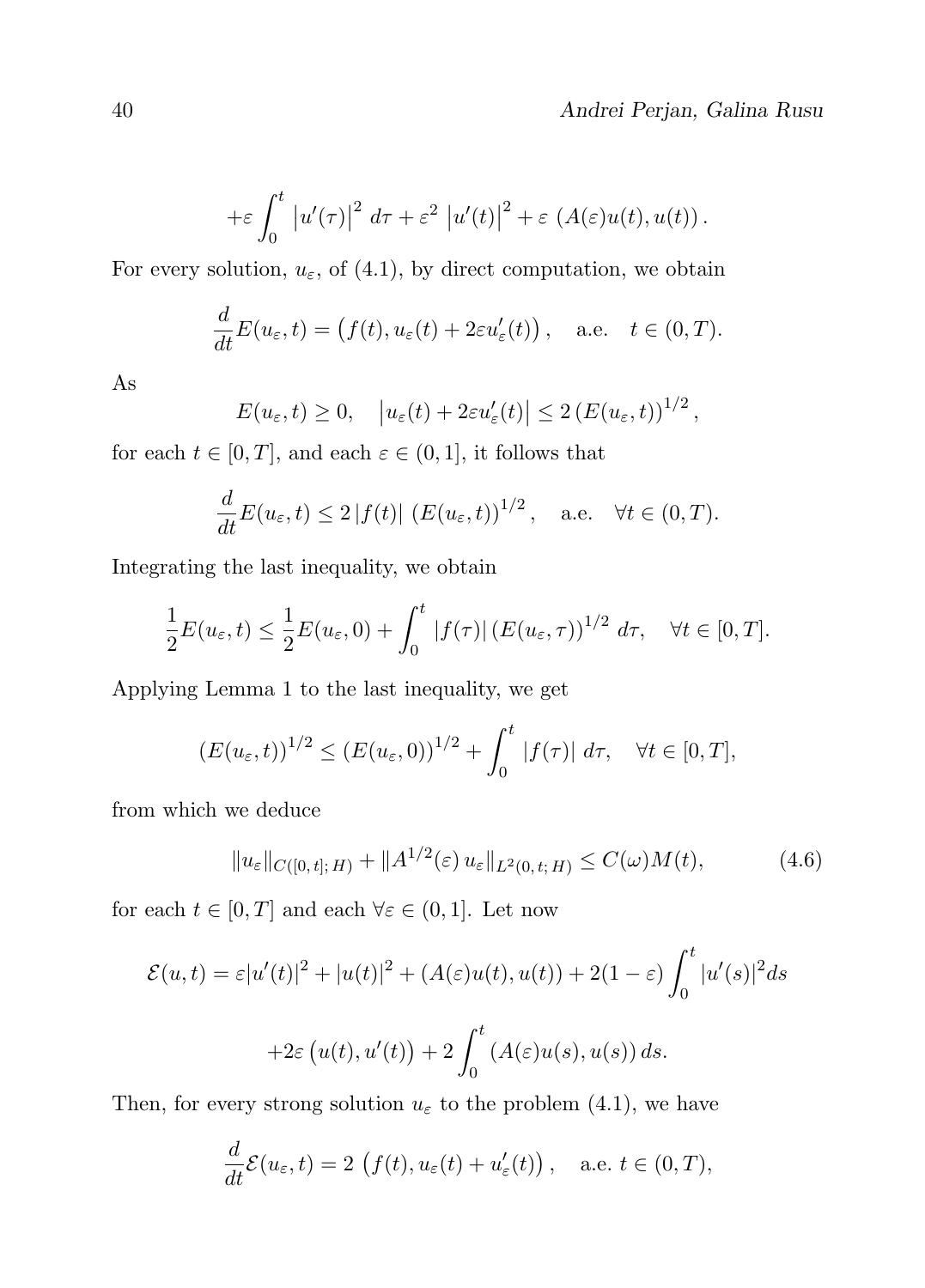and thus

$$
\mathcal{E}(u_{\varepsilon},t) = \mathcal{E}(u_{\varepsilon},0) + 2(u_{\varepsilon},f(t)) - 2(u_0,f(0))
$$
  
+2
$$
\int_0^t (f(s) - f'(s), u_{\varepsilon}(s)) ds, \quad \forall t \in [0,T].
$$
 (4.7)

Since

$$
\mathcal{E}(u_{\varepsilon},0) \le C(\omega) M^2(t), \quad \forall t \in [0,T], \quad \forall \varepsilon \in (0,1]
$$

and, in view of (4.6), we have

$$
2 | (u_{\varepsilon}, f(t)) - (u_0, f(0)) | \le C(\omega) M^2(t), \quad \forall t \in [0, T], \quad \forall \varepsilon \in (0, 1],
$$

from  $(4.7)$ , we get

$$
\mathcal{E}(u_{\varepsilon},t) \le C(\omega) M^2(t), \quad t \in [0,t], \quad \forall \varepsilon \in (0,1],
$$

which implies (4.3).

*Proof of* (4.4). Let  $h > 0$  such that  $t, t + h \in [0, T]$ . Denote by  $u_{\varepsilon h}(t) =$  $u_{\varepsilon}(t+h) - u_{\varepsilon}(t)$ , where  $u_{\varepsilon}$  is the strong solution to problem (4.1). Then for  $u_{\varepsilon h}$  we have the equality

$$
\frac{d}{dt}E(u_{\varepsilon h},t) = (f_h(t), u_{\varepsilon h}(t) + 2\varepsilon u'_{\varepsilon h}(t)) \quad \text{a.e.} \quad \in (0, T - h).
$$

Integrating this equality and applying Lemma 1 and Theorem 3, we obtain

$$
(E(u_{\varepsilon h},t))^{1/2} \le (E(u_{\varepsilon h},0))^{1/2} + \int_0^t |f'(\tau)| d\tau, \quad \forall t \in [0,T-h].
$$

As  $u'(0) = u_1$  and

$$
\lim_{h \downarrow 0} \varepsilon |h^{-1} u'_h(0)| = |f(0) - u_1 - A(\varepsilon)u_0|,
$$
  

$$
\lim_{h \downarrow 0} h^{-1} |A^{1/2}(\varepsilon)u_{\varepsilon h}(0)| = |A^{1/2}(\varepsilon)u_1|,
$$

dividing the last equality by h and passing to the limit as  $h \to 0$ , we get  $(4.4).$ 

*Proof of* (4.5). Let  $A_{\lambda}(\varepsilon)$  be the Yosida approximation of the operator  $A(\varepsilon)$ . Let

$$
E_1(u,t) = \varepsilon \left( A_\lambda(\varepsilon) u'(t), u'(t) \right) + \left( A_\lambda(\varepsilon) u(t), u(t) \right)
$$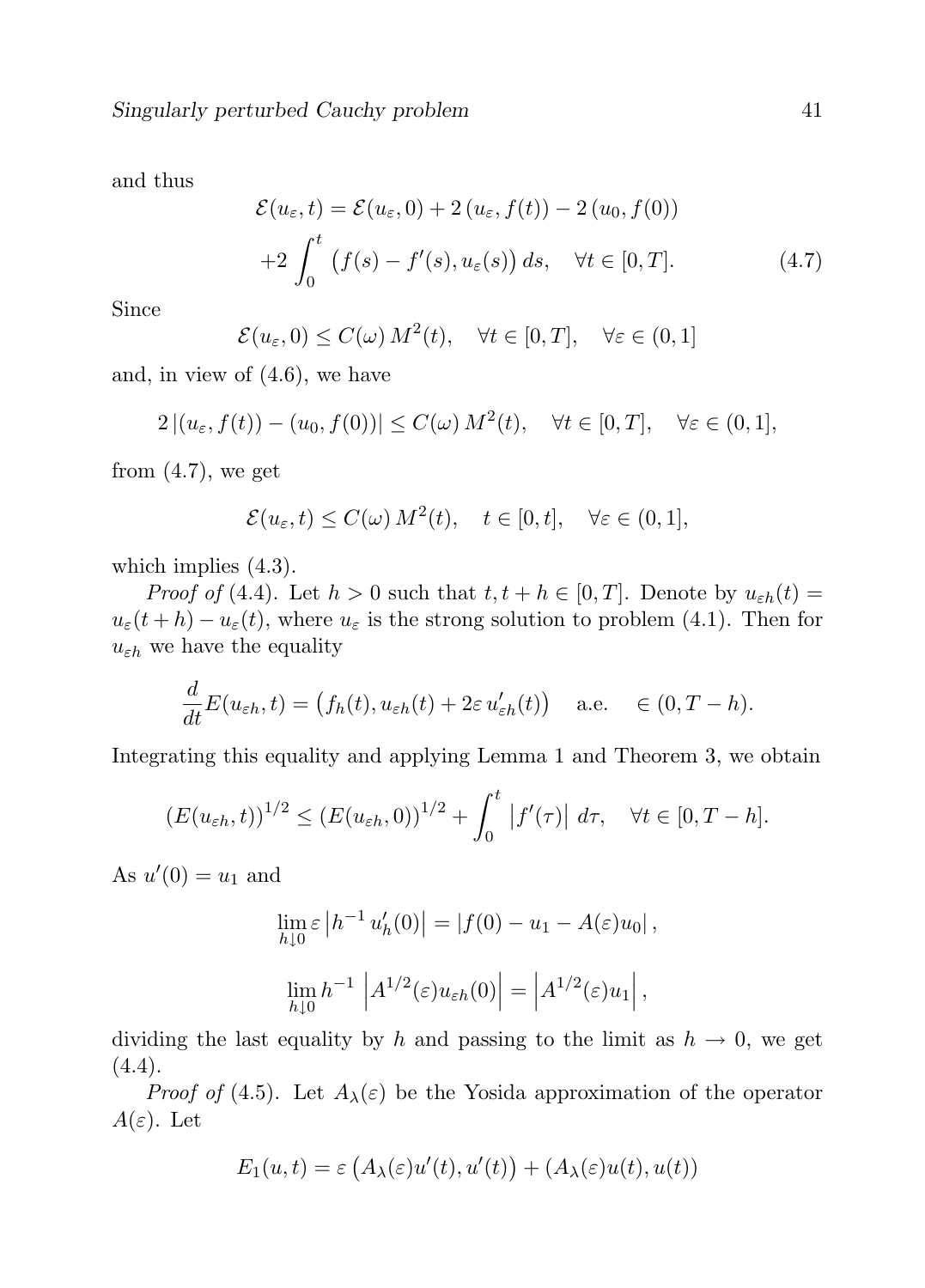+
$$
(A_{\lambda}(\varepsilon)u(t), A(\varepsilon)u(t))
$$
 +  $2\varepsilon (A_{\lambda}(\varepsilon)u(t), u'(t))$   
+ $2(1 - \varepsilon) \int_0^t (A_{\lambda}(\varepsilon)u'(s), u'(s)) ds + 2 \int_0^t (A_{\lambda}(\varepsilon)u(\tau), A(\varepsilon)u(s)) ds.$ 

Then every strong solution,  $u_{\varepsilon}$ , of the problem (4.1) satisfies

$$
\frac{d}{dt}E_1(u_{\varepsilon},t) = 2\left(f(t), \mathcal{A}_{\lambda}u_{\varepsilon}(t) + \mathcal{A}_{\lambda}u'_{\varepsilon}(t)\right), \quad \text{a.e.} \quad t \in (0,T).
$$

Integrating this equality, we obtain

$$
E_1(u_{\varepsilon}, t) = E_1(u_{\varepsilon}, 0) + I_1(t, \varepsilon) + I_2(t, \varepsilon), \quad \forall t \in [0, T], \tag{4.8}
$$

where

$$
I_1(t,\varepsilon) = 2(f(t), A_\lambda(\varepsilon)u_\varepsilon(t)) - 2(f(0), A_\lambda(\varepsilon)u_0),
$$
  

$$
I_2(t,\varepsilon) = 2\int_0^t (f(s) - f'(s), A_\lambda(\varepsilon)u_\varepsilon(s)) ds.
$$

Let us evaluate  $I_1(t, \varepsilon), I_2(t, \varepsilon)$ . Using  $(iv)$ ,  $(vi)$  in Theorem 7, we get

$$
|I_1(t,\varepsilon)| \le \frac{1}{2} |A_\lambda(\varepsilon)u_\varepsilon(t)|^2 + 2|f(t)|^2 + |f(0)|^2 + |A_\lambda(\varepsilon)u_0|^2
$$
  

$$
\le \frac{1}{2} (A_\lambda(\varepsilon)u_\varepsilon(t), A(\varepsilon)u_\varepsilon(t)) + C(\omega) M_1^2(t), \quad \forall t \in [0, T]. \tag{4.9}
$$

As  $(A_{\lambda}(\varepsilon)u, u) \geq 0, \forall u \in H$ , it follows that

$$
(A_{\lambda}(\varepsilon)u,v)^{2} \leq (A_{\lambda}(\varepsilon)u,u) \ (A_{\lambda}(\varepsilon)v,v), \quad \forall u,v \in H.
$$

Therefore, due to  $(vi)$  in Theorem 7, we get

$$
\varepsilon (A_{\lambda}(\varepsilon)u_{\varepsilon}'(t), u_{\varepsilon}'(t)) + (A_{\lambda}(\varepsilon)u_{\varepsilon}(t), u_{\varepsilon}(t)) + (A_{\lambda}(\varepsilon)u_{\varepsilon}(t), A(\varepsilon)u_{\varepsilon}(t)) \n+2\varepsilon (A_{\lambda}(\varepsilon)u_{\varepsilon}(t), u_{\varepsilon}'(t)) = (1 - \varepsilon) (A_{\lambda}(\varepsilon)u_{\varepsilon}(t), u_{\varepsilon}(t)) \n+ \varepsilon (A_{\lambda}(u_{\varepsilon}(t) + u_{\varepsilon}'(t)), (u_{\varepsilon}(t) + u_{\varepsilon}'(t)) + (A_{\lambda}(\varepsilon)u_{\varepsilon}(t), A(\varepsilon)u_{\varepsilon}(t)) \n\ge (A_{\lambda}(\varepsilon)u_{\varepsilon}(t), A(\varepsilon)u_{\varepsilon}(t)) \ge |A_{\lambda}(\varepsilon)u_{\varepsilon}(t)|^2, \quad \forall \varepsilon \in (0, 1].
$$

As

$$
E_1(u_{\varepsilon},t) \ge 0, \quad |A_{\lambda}(\varepsilon)u_{\varepsilon}| \le E_1^{1/2}(u_{\varepsilon},t), \quad \forall t \in [0,T], \quad \forall \varepsilon \in (0,1],
$$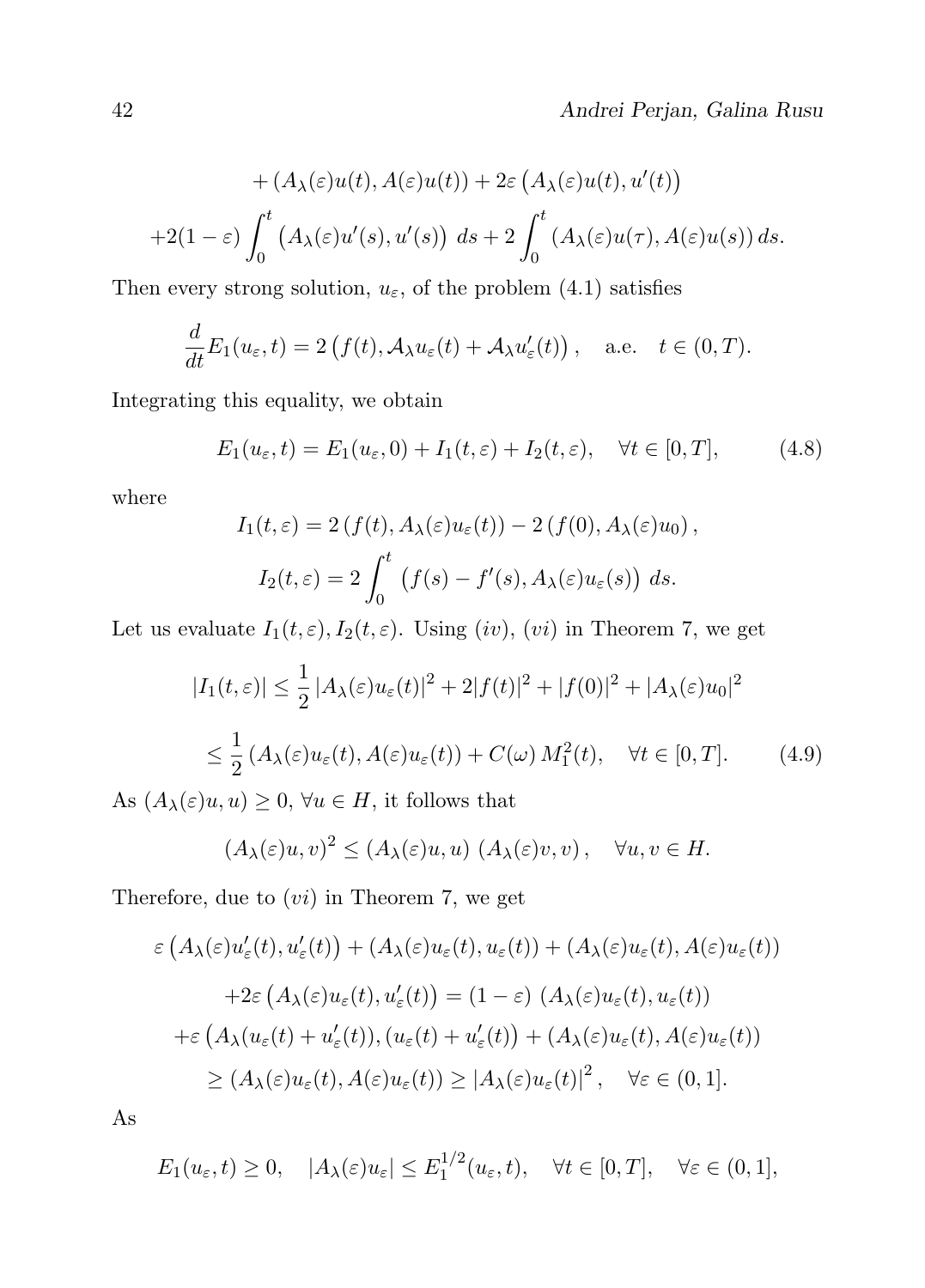we have

$$
|I_2(t,\varepsilon)| \le 2 \int_0^t (|f(s)| + |f'(s)|) E_1^{1/2}(u_\varepsilon, s) ds, \quad \forall t \in [0, T]. \tag{4.10}
$$

Due to  $(v_i)$  in Theorem 7, we get

$$
E_1(u_{\varepsilon},0) \le C(\omega) \left( |A(\varepsilon)u_0|^2 + |A^{1/2}(\varepsilon)u_1|^2 \right), \quad \forall \varepsilon \in (0,1]. \tag{4.11}
$$

Using  $(4.9)$ ,  $(4.10)$  and  $(4.11)$ , from  $(4.8)$ , we obtain

$$
E_1(u_{\varepsilon}, t) \le C(\omega) M_1^2(t)
$$
  
+2  $\int_0^t (|f(s)| + |f'(s)|) E_1^{1/2}(u_{\varepsilon}, s) ds,$  (4.12)

for all  $t \in [0, T]$  and all  $\varepsilon \in (0, 1]$ .

Applying Lemma 1 to (4.12), we deduce

$$
E_1^{1/2}(u_{\varepsilon},t) \le C(\omega) M_1(t), \quad \forall t \in [0,T], \quad \forall \varepsilon \in (0,1],
$$

from which it follows that

$$
(A_{\lambda}(\varepsilon)u_{\varepsilon}(t), A(\varepsilon)u_{\varepsilon}(t)) \leq C(\omega) M_1^2(t) \forall \quad t \in [0, T], \quad \forall \varepsilon \in (0, 1].
$$

Finally, passing to the limit in the last inequality as  $\lambda \to 0$  and using (v) in Theorem 7, we get (4.5) and this completes the proof.  $\Box$ 

Let  $u_{\varepsilon}$  be a strong solution of the problem (4.1) and let us denote by

$$
z_{\varepsilon}(t) = u_{\varepsilon}'(t) + \alpha e^{-t/\varepsilon}, \quad \alpha = f(0) - u_1 - A(\varepsilon)u_0.
$$
 (4.13)

**Lemma 3.** Let  $T > 0$  and let us assume that, for each  $\varepsilon \in (0,1)$ , the operator  $A(\varepsilon) = \varepsilon A_1 + A_0$  is self-adjoint and satisfies (4.2). If  $u_1, f(0) - A(\varepsilon)u_0 \in$  $D(A(\varepsilon))$  and  $f \in W^{2,1}(0,T;H)$ , then there exist  $C(\omega) > 0$ , such that the function  $z_{\varepsilon}$ , defined by (4.13), satisfies

$$
\|A^{1/2}(\varepsilon)z_{\varepsilon}\|_{C([0, t]; H)} + \|z'_{\varepsilon}\|_{C([0, t]; H)} + \|A^{1/2}(\varepsilon)z'_{\varepsilon}\|_{L^{2}(0, t; H)}
$$
  
\n
$$
\leq C(\omega) M_2(t), \quad \forall t \in [0, T], \quad \forall \varepsilon \in (0, 1], \tag{4.14}
$$

where

$$
M_2(t) = |A(\varepsilon)f(0) - A^2(\varepsilon)u_0| + ||f||_{W^{2,1}(0,t;H)} + |A(\varepsilon)u_1| + |f'(0)|.
$$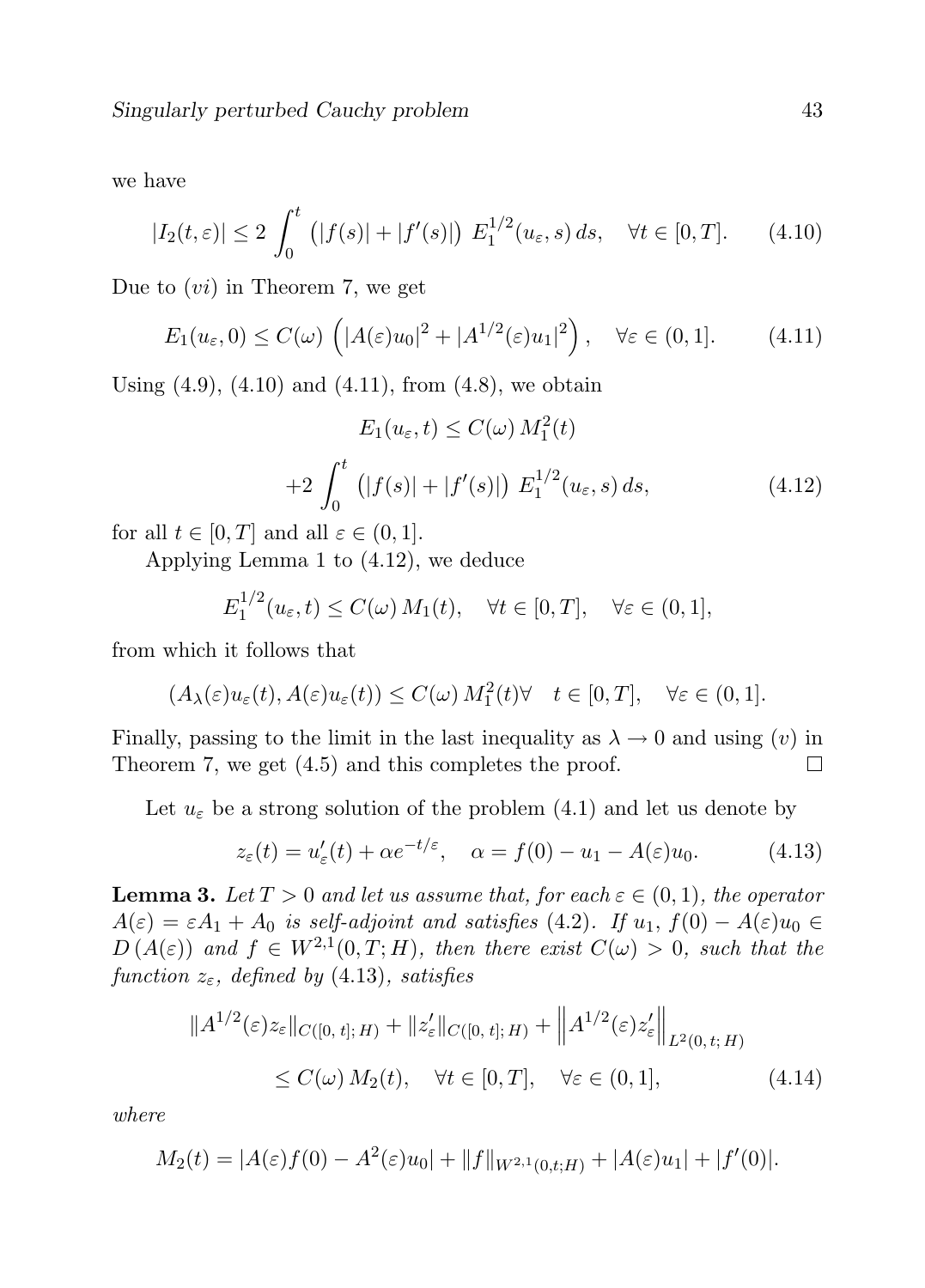*Proof.* If  $u_1, f(0) - A(\varepsilon)u_0 \in D(A(\varepsilon))$  and  $f \in W^{2,1}(0,T;H)$ , then, due to Theorem 10,  $z_{\epsilon}$  is the strong solution of the problem

$$
\begin{cases}\n\varepsilon z''_{\varepsilon}(t) + z'_{\varepsilon}(t) + A(\varepsilon)z_{\varepsilon}(t) = \mathcal{F}(t, \varepsilon), & \text{a.e.} \quad t \in (0, T), \\
z_{\varepsilon}(0) = f(0) - A(\varepsilon)u_0, \quad z'_{\varepsilon}(0) = 0,\n\end{cases}
$$

where

$$
\mathcal{F}(t,\varepsilon) = f'(t) + e^{-t/\varepsilon} A(\varepsilon) \alpha.
$$

Finally, let us observe that  $z_{\varepsilon}$  satisfies  $A^{1/2}(\varepsilon)z_{\varepsilon} \in W^{1,\infty}(0,T;H)$ ,  $z_{\varepsilon} \in$  $W^{2,\infty}(0,T;H)$  and  $A(\varepsilon)z_{\varepsilon} \in L^{\infty}(0,T;H)$ . Therefore, (4.14) follows from Lemma 2 and the proof is complete.  $\Box$ 

### 5 The relationship between the solution of  $(P_{\varepsilon})$  and  $(P_0)$

Now we are going to establish the relationship between the solution to the problem  $(P_{\varepsilon})$  and the corresponding solution to the problem  $(P_0)$ . This relationship was inspired by [6]. To this end, we begin by defining the transformation kernel which realizes this relationship.

Namely, for  $\varepsilon > 0$ , let us denote

$$
K(t, \tau, \varepsilon) = \frac{1}{2 \varepsilon \sqrt{\pi}} \left( K_1(t, \tau, \varepsilon) + 3K_2(t, \tau, \varepsilon) - 2K_3(t, \tau, \varepsilon) \right),
$$

where

$$
K_1(t, \tau, \varepsilon) = \exp\left\{\frac{3t - 2\tau}{4\varepsilon}\right\} \lambda \left(\frac{2t - \tau}{2\sqrt{\varepsilon t}}\right),
$$

$$
K_2(t, \tau, \varepsilon) = \exp\left\{\frac{3t + 6\tau}{4\varepsilon}\right\} \lambda \left(\frac{2t + \tau}{2\sqrt{\varepsilon t}}\right),
$$

$$
K_3(t, \tau, \varepsilon) = \exp\left\{\frac{\tau}{\varepsilon}\right\} \lambda \left(\frac{t + \tau}{2\sqrt{\varepsilon t}}\right), \quad \lambda(s) = \int_s^\infty e^{-\eta^2} d\eta.
$$

The properties of the kernel  $K(t, \tau, \varepsilon)$  are collected in the next lemma.

**Lemma 4.** [11]. The function  $K(t, \tau, \varepsilon)$  has the following properties:

- (i)  $K \in C([0,\infty) \times [0,\infty)) \cap C^2((0,\infty) \times (0,\infty))$ ;
- (ii)  $K_t(t, \tau, \varepsilon) = \varepsilon K_{\tau \tau}(t, \tau, \varepsilon) K_{\tau}(t, \tau, \varepsilon), \quad \forall t > 0, \forall \tau > 0$ ;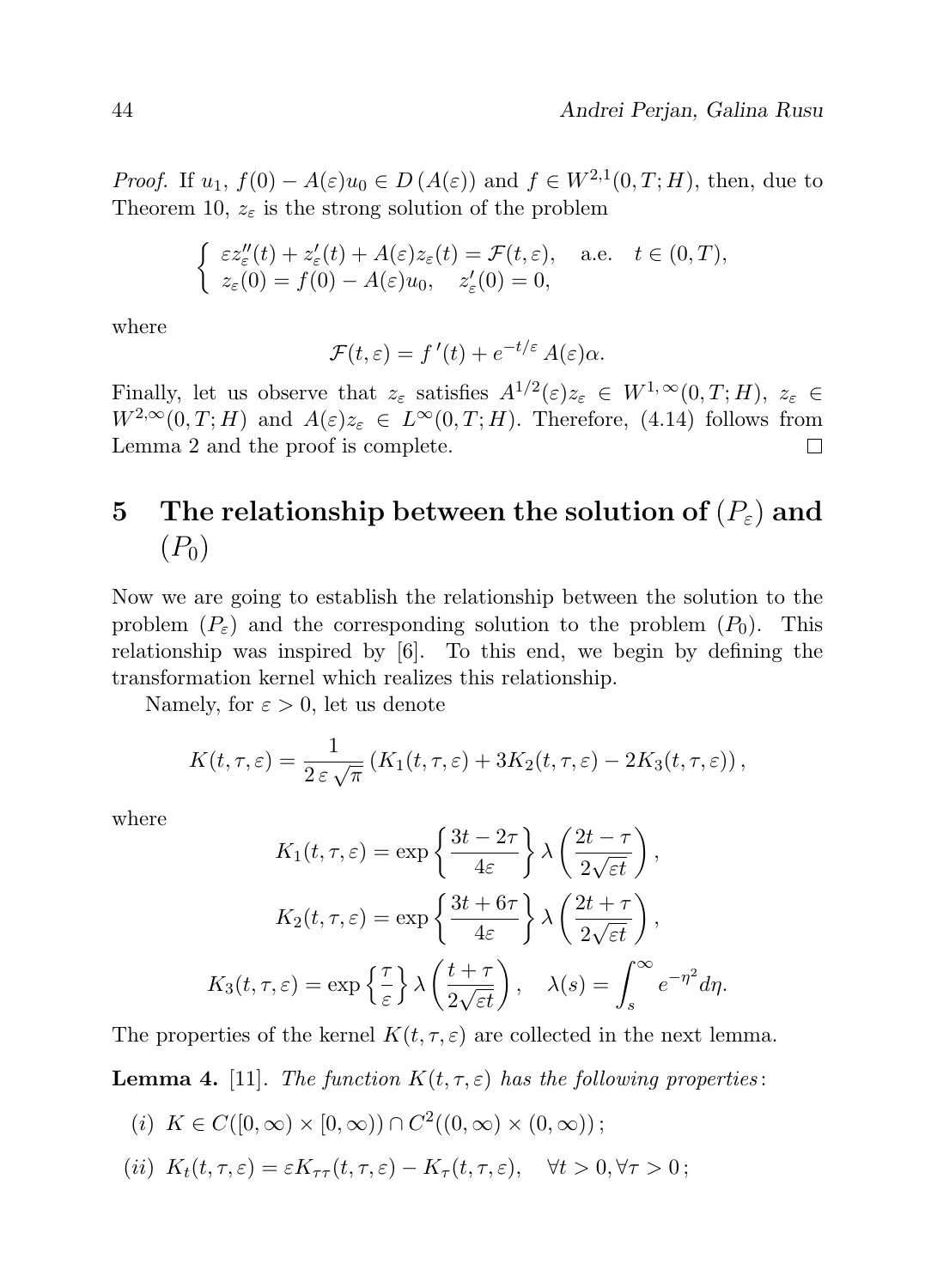$$
(iii) \varepsilon K_{\tau}(t,0,\varepsilon) - K(t,0,\varepsilon) = 0, \quad \forall t \ge 0;
$$

$$
(iv) K(0, \tau, \varepsilon) = \frac{1}{2\varepsilon} \exp\left\{-\frac{\tau}{2\varepsilon}\right\}, \quad \forall \tau \ge 0;
$$

(v) For every  $t > 0$  and every  $q, s \in \mathbb{N}$ , there exist  $C_1(q, s, t, \varepsilon) > 0$  and  $C_2(q, s, t) > 0$  such that

$$
|\partial_t^s \partial_\tau^q K(t,\tau,\varepsilon)| \leq C_1(q,s,t,\varepsilon) \exp\{-C_2(q,s,t)\tau/\varepsilon\}, \quad \forall \tau > 0;
$$

Moreover, for every  $\gamma \in \mathbb{R}$ , there exist  $C_1 > 0$ ,  $C_2 > 0$  and  $\varepsilon_0 > 0$ , depending on  $\gamma$ , such that:

$$
\int_0^\infty e^{\gamma \tau} |K_t(t, \tau, \varepsilon)| d\tau \leq C_1 \varepsilon^{-1} e^{C_2 t}, \quad \forall t \geq 0, \quad \forall \varepsilon \in (0, \varepsilon_0],
$$

$$
\int_0^\infty e^{\gamma \tau} |K_\tau(t, \tau, \varepsilon)| d\tau \leq C_1 \varepsilon^{-1} e^{C_2 t} \quad \forall t \geq 0, \quad \forall \varepsilon \in (0, \varepsilon_0],
$$

$$
\int_0^\infty e^{\gamma \tau} |K_{\tau \tau}(t, \tau, \varepsilon)| d\tau \leq C_1 \varepsilon^{-2} e^{C_2 t}, \quad \forall t \geq 0, \quad \forall \varepsilon \in (0, \varepsilon_0];
$$

- (vi)  $K(t, \tau, \varepsilon) > 0$ ,  $\forall t \geq 0$ ,  $\forall \tau \geq 0$ ;
- (vii) For every continuous  $\varphi : [0, \infty) \to H$ , with  $|\varphi(t)| \leq M \exp{\{\gamma t\}}$ , we have :

$$
\lim_{t \to 0} \left\| \int_0^\infty K(t, \tau, \varepsilon) \varphi(\tau) d\tau - \int_0^\infty e^{-\tau} \varphi(2\varepsilon \tau) d\tau \right\|_H = 0,
$$
  
where  $\varepsilon \in (0, (2\gamma)^{-1})$ .

for every  $\varepsilon \in (0, (2\gamma)^{-1})$ ;

 $(viii)$ 

$$
\int_0^\infty K(t,\tau,\varepsilon)d\tau=1, \quad \forall t \ge 0.
$$

(ix) For every  $\gamma > 0$  and  $q \in [0,1]$ , there exist  $C_1 > 0$ ,  $C_2 > 0$  and  $\varepsilon_0 > 0$ , depending on  $\gamma$  and on q, such that :

$$
\int_0^\infty K(t,\tau,\varepsilon) e^{\gamma \tau} |t-\tau|^q d\tau \le C_1 e^{C_2 t} \varepsilon^{q/2}, \quad \forall t > 0, \quad \forall \varepsilon \in (0,\varepsilon_0].
$$
  
If  $\gamma \le 0$  and  $q \in [0,1]$ , then  

$$
\int_0^\infty K(t,\tau,\varepsilon) e^{\gamma \tau} |t-\tau|^q d\tau \le C \varepsilon^{q/2} \left(1+\sqrt{t}\right)^q, \quad \forall t \ge 0, \forall \varepsilon \in (0,1];
$$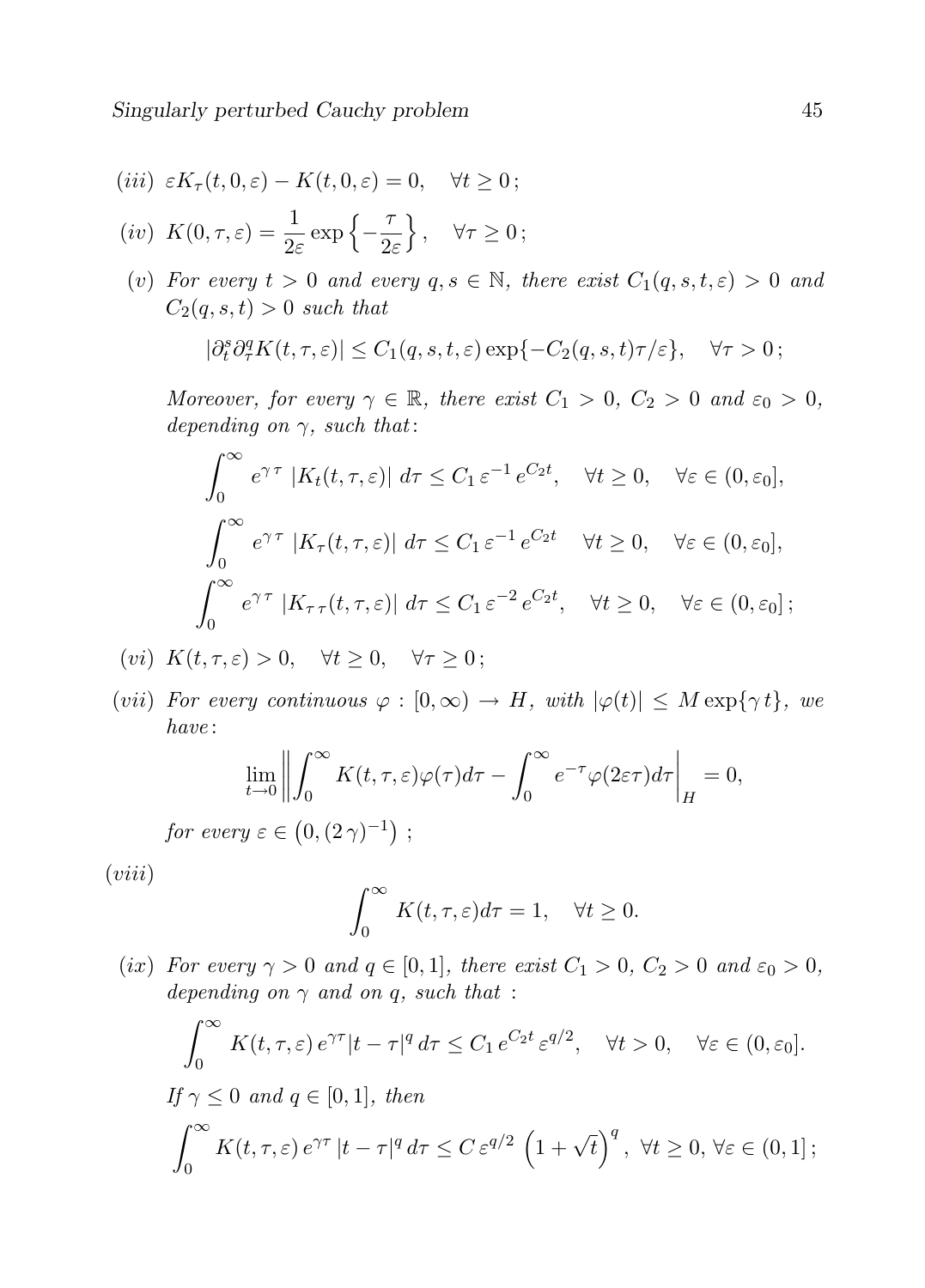(x) Let  $p \in (1,\infty]$  and  $f : [0,\infty) \to H$ ,  $f \in W^{1,p}_{\gamma}(0,\infty;H)$ . If  $\gamma > 0$ , then there exist  $C_1 > 0$ ,  $C_2 > 0$  and  $\varepsilon_0$  depending on  $\gamma$  and p, such that

$$
\left\| f(t) - \int_0^\infty K(t, \tau, \varepsilon) f(\tau) d\tau \right\|_H
$$
  

$$
\leq C_1 e^{C_2 t} \|f'\|_{L^p_\gamma(0,\infty;H)} \varepsilon^{(p-1)/2p}, \ \forall t \geq 0, \ \forall \varepsilon \in (0,\varepsilon_0].
$$

If  $\gamma$  < 0, then

$$
\left\| f(t) - \int_0^\infty K(t, \tau, \varepsilon) f(\tau) d\tau \right\|_H
$$
  
\n
$$
\leq C(\gamma, p) \| f' \|_{L_\gamma^p(0, \infty; H)} \left( 1 + \sqrt{t} \right)^{\frac{p-1}{p}} \varepsilon^{(p-1)/2p}, \ \forall t \geq 0, \ \forall \varepsilon \in (0, 1].
$$

(xi) For every  $q > 0$  and  $\alpha \geq 0$ , there exists  $C(q, \alpha) > 0$  such that

$$
\int_0^t \int_0^\infty K(\tau,\theta,\varepsilon) e^{-q\theta/\varepsilon} |\tau - \theta|^\alpha d\theta d\tau \le C(q,\alpha) \varepsilon^{1+\alpha},
$$

for each  $t \geq 0$ , and each  $\varepsilon > 0$ .

Now we are ready to establish the relationship between the solution of  $(P_{\varepsilon})$  and the solution of  $(P_0)$ .

**Theorem 11.** Suppose that  $A(\varepsilon)$  satisfies (**H1**). Let  $f \in L_c^{\infty}(0, \infty; H)$  and let  $u_{\varepsilon} \in W_c^{2,\infty}(0,\infty;H)$  be the strong solution of the problem (4.1), with  $Au_{\varepsilon} \in L^{\infty}_c(0,\infty;H)$ , for some  $c \geq 0$ . Then the function  $w_{\varepsilon}$ , defined by

$$
w_{\varepsilon}(t) = \int_0^{\infty} K(t, \tau, \varepsilon) u_{\varepsilon}(\tau) d\tau,
$$

is the strong solution of the problem

$$
\begin{cases}\nw'_{\varepsilon}(t) + A(\varepsilon)w_{\varepsilon}(t) = F_0(t, \varepsilon), & t > 0, \\
w_{\varepsilon}(0) = \varphi_{\varepsilon},\n\end{cases}
$$
\n(5.1)

where

$$
\varphi_{\varepsilon} = \int_0^{\infty} e^{-\tau} u_{\varepsilon} (2\varepsilon \tau) d\tau, \quad F_0(t, \varepsilon) = f_0(t, \varepsilon) u_1 + \int_0^{\infty} K(t, \tau, \varepsilon) f(\tau) d\tau,
$$

$$
f_0(t, \varepsilon) = \frac{1}{\sqrt{\pi}} \left[ 2 \exp \left\{ \frac{3t}{4\varepsilon} \right\} \lambda \left( \sqrt{\frac{t}{\varepsilon}} \right) - \lambda \left( \frac{1}{2} \sqrt{\frac{t}{\varepsilon}} \right) \right].
$$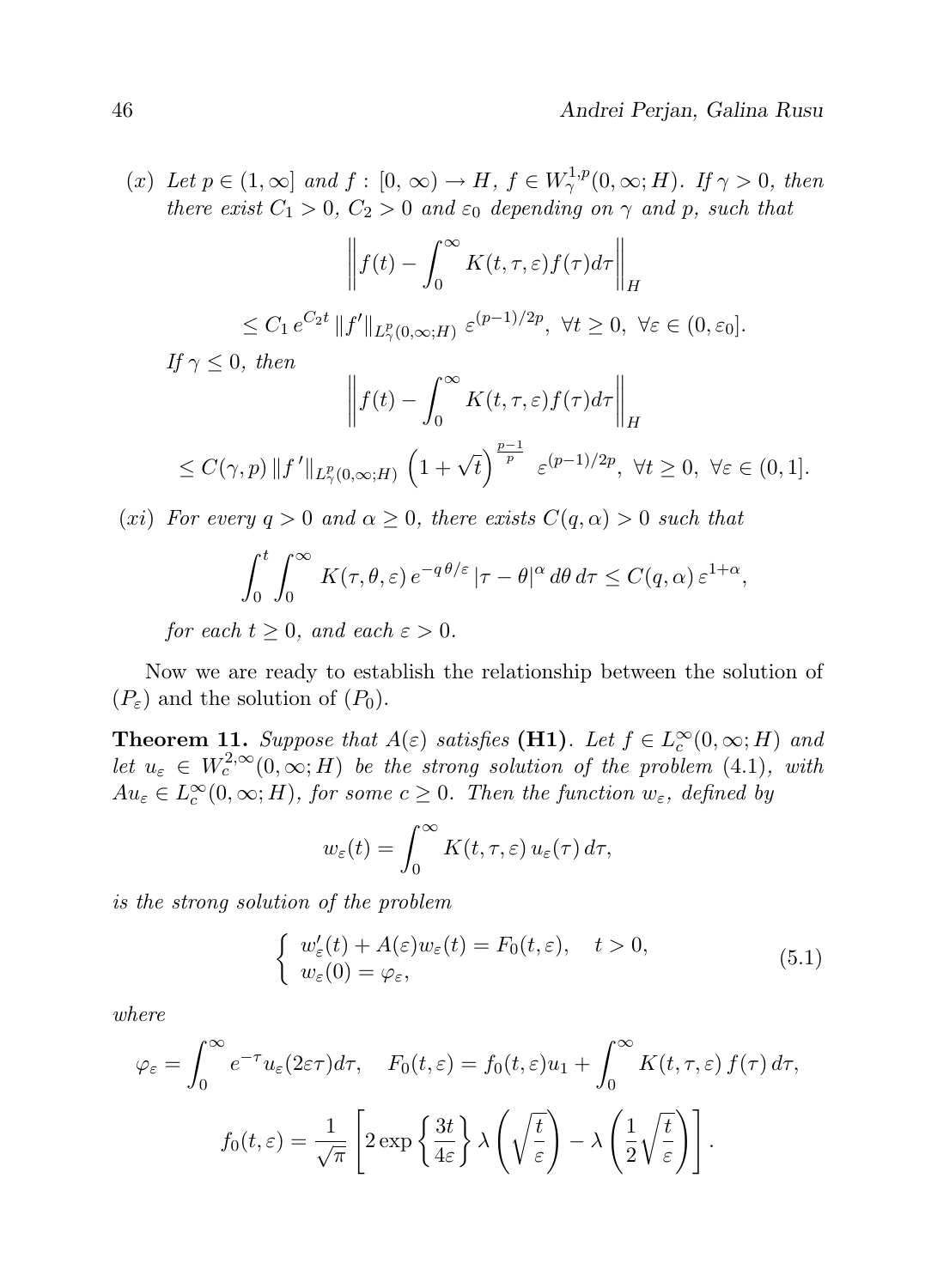*Proof.* Integrating by parts and using  $(i)$ ,  $(ii)$  and  $(iii)$  in Lemma 4, we get

$$
\left(\omega'_{\varepsilon}(t),\eta\right) = \left(\int_0^\infty K_t(t,\tau,\varepsilon)u_{\varepsilon}(\tau)d\tau,\eta\right)
$$

$$
= \left(\int_0^\infty \left[\varepsilon K_{\tau\tau}(t,\tau,\varepsilon) - K_\tau(t,\tau,\varepsilon)\right]u_{\varepsilon}(\tau)d\tau,\eta\right)
$$

$$
= -\left(\left[\varepsilon K_\tau(t,0,\varepsilon) - K(t,0,\varepsilon)\right]u_{\varepsilon}(0),\eta\right) + \left(\varepsilon K(t,0,\varepsilon)u_1,\eta\right)
$$

$$
+ \left(\int_0^\infty K(t,\tau,\varepsilon)\left(\varepsilon u''_{\varepsilon}(\tau) + u'_{\varepsilon}(\tau)\right)d\tau,\eta\right)
$$

$$
= \left(\varepsilon K(t,0,\varepsilon)u_1,\eta\right) + \left(\int_0^\infty K(t,\tau,\varepsilon)\left[f(\tau) - A(\varepsilon)u_{\varepsilon}(\tau)\right]d\tau,\eta\right)
$$

$$
= \left(\varepsilon K(t,0,\varepsilon)u_1 + \int_0^\infty K(t,\tau,\varepsilon)f(\tau)d\tau,\eta\right) - \left(A(\varepsilon)w_{\varepsilon}(t),\eta\right)
$$

$$
= \left(f_0(t,\varepsilon)u_1 + \int_0^\infty K(t,\tau,\varepsilon)f(\tau)d\tau,\eta\right) - \left(A(\varepsilon)w_{\varepsilon}(t),\eta\right),
$$

for each  $\eta \in D(A(\varepsilon))$ . Thus

$$
(w'_{\varepsilon}(t) + Aw_{\varepsilon}(t) - F_0(t, \varepsilon), \eta) = 0, \quad \forall \eta \in D(A(\varepsilon)), \ a.e. \ t > 0.
$$

Let us observe that  $F_0(t,\varepsilon) \in L_{c_1}^{\infty}(0,\infty;H)$  and from  $(v)$  in Lemma 4, we conclude that  $w'_{\varepsilon} \in L^{\infty}_{c_1}(0, \infty; H)$  (with some  $c_1 > 0$ ), which implies that  $A(\varepsilon)w_{\varepsilon} \in L^{\infty}_{c_1}(0,\infty;H)$ . Since  $\overline{D(A)} = H$ , it follows that  $w_{\varepsilon}(t)$  satisfies the first equation in  $(5.1)$  a.e.  $t > 0$ .

As the initial condition is a simple consequence of  $(iv)$  and  $(vii)$  in Lemma 4, the proof is complete.  $\Box$ 

### 6 The limit of the solutions of the problem  $(P_{\varepsilon})$  as  $\varepsilon \to 0$

In this section we will study the behavior of solutions to the problem  $(P_{\varepsilon})$ as  $\varepsilon \to 0$ .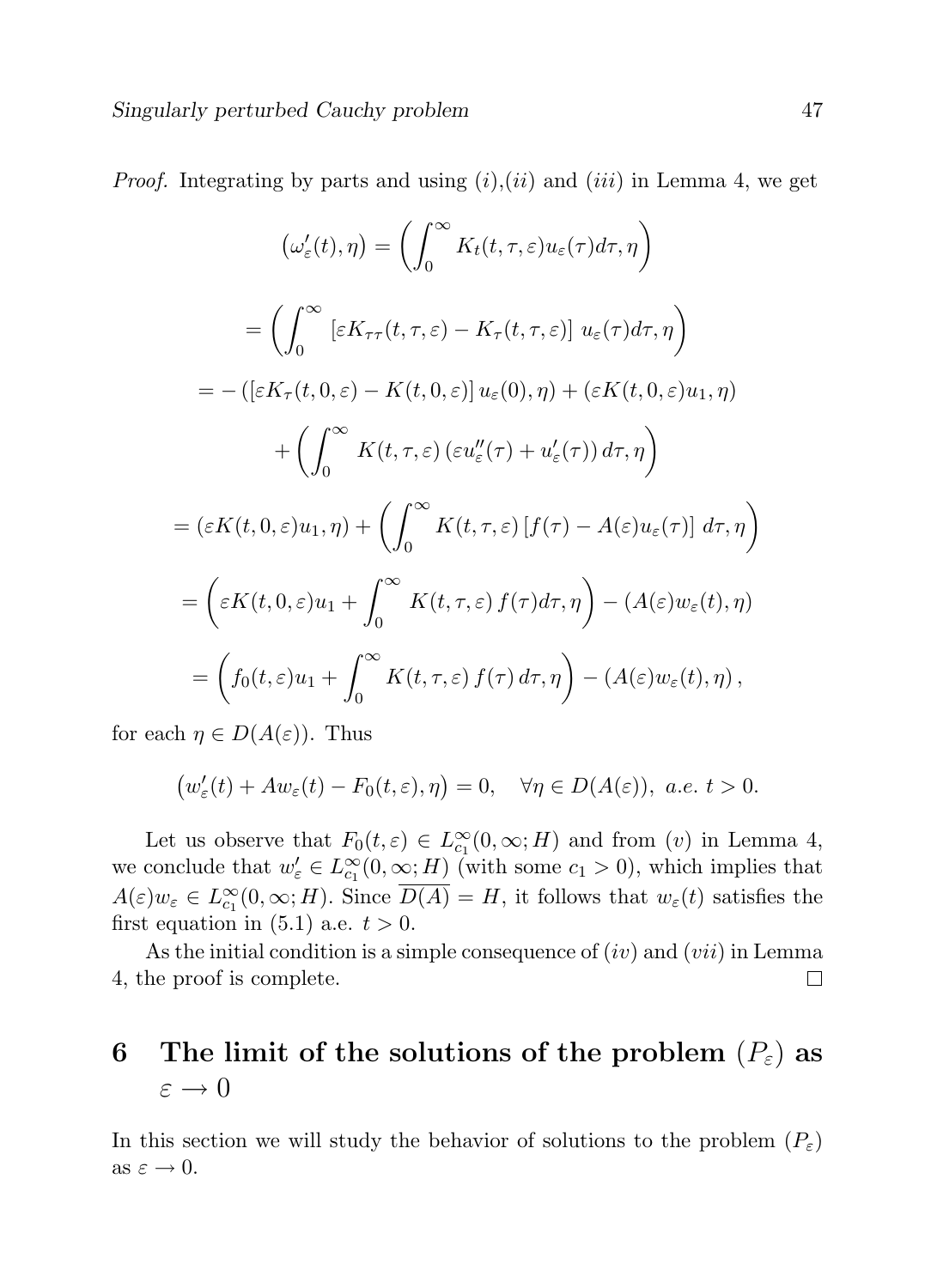**Theorem 12.** Let  $T > 0$  and  $p \in (1, \infty]$ . Let us assume that the operators  $A_0$  and  $A_1$  satisfy (**H1**) and (**H2**). If

$$
u_0, u_0 \in D(A_0), \quad u_{1 \varepsilon} \in H, \quad f, f_{\varepsilon} \in W^{1, p}(0, T; H),
$$

then there exist  $\varepsilon_0 = \varepsilon_0(\omega_0, \omega_1) \in (0, 1)$  and  $C = C(T, p, \omega_0, \omega_1) > 0$  such that

$$
||u_{\varepsilon} - v||_{C([0,T];H)}
$$
  
\n
$$
\leq C \left( \mathcal{M}_{\varepsilon} \varepsilon^{\beta} + |u_{0\,\varepsilon} - u_{0}| + ||f_{\varepsilon} - f||_{L^{p}(0,T;H)} \right),
$$
\n(6.1)

for all  $\varepsilon \in (0, \varepsilon_0]$ , where  $u_{\varepsilon}$  and v are the strong solutions of problems  $(P_{\varepsilon})$ and  $(P_0)$  respectively,

$$
\beta = \min\{1/4, (p-1)/2p\}
$$

and

$$
\mathcal{M}_{\varepsilon} = \left| A_0^{1/2} u_{0\,\varepsilon} \right| + |u_{1\,\varepsilon}| + \|f_{\varepsilon}\|_{W^{1,p}(0,T;H)}.
$$

If, in addition,  $u_{1\,\varepsilon} \in D\left(A_0^{1/2}\right)$  $\binom{1/2}{0}$ , then, for each  $\varepsilon \in (0, \varepsilon_0]$ , we have

 $||u_{\varepsilon} - v||_{C([0,T];H)}$ 

$$
\leq C\left(\mathcal{M}_{1\,\varepsilon}\,\varepsilon^{(p-1)/2p} + |u_{0\,\varepsilon} - u_0| + \|f_{\varepsilon} - f\|_{L^p(0,T;H)}\right),\tag{6.2}
$$

and

$$
||A_0^{1/2}u_{\varepsilon} - A_0^{1/2}v||_{L^2(0,T;H)}
$$
  
\n
$$
\leq C \left( \mathcal{M}_{1\varepsilon} \varepsilon^{\beta} + |u_{0\varepsilon} - u_0| + ||f_{\varepsilon} - f||_{L^p(0,T;H)} \right),
$$
\n(6.3)

where  $\beta = \min\{1/4, (p-1)/2p\}$  and

$$
\mathcal{M}_{1\,\varepsilon} = \left| A_0^{1/2} u_{1\,\varepsilon} \right| + \left| A_0 u_{0\,\varepsilon} \right| + \left| A_1 u_{0\,\varepsilon} \right| + \left\| f_\varepsilon \right\|_{W^{1,p}(0,T;H)}.
$$

*Proof.* From (H1) and (H2), it follows that there exists  $\gamma = 3\omega_1 > 0$  such that

$$
|(A_1u, v)| \le |((A_1 + \omega_1 A_0)u, v)| + \omega_1 |A_0^{1/2}u||A_0^{1/2}v|
$$
  
\n
$$
\le ((A_1 + \omega_1 A_0)u, u)^{1/2} ((A_1 + \omega_1 A_0)v, v)^{1/2} + \omega_1 |A_0^{1/2}u||A_0^{1/2}v|
$$
  
\n
$$
\le (2\omega_1 (A_0u, u))^{1/2} (2\omega_1 (A_0v, v))^{1/2}
$$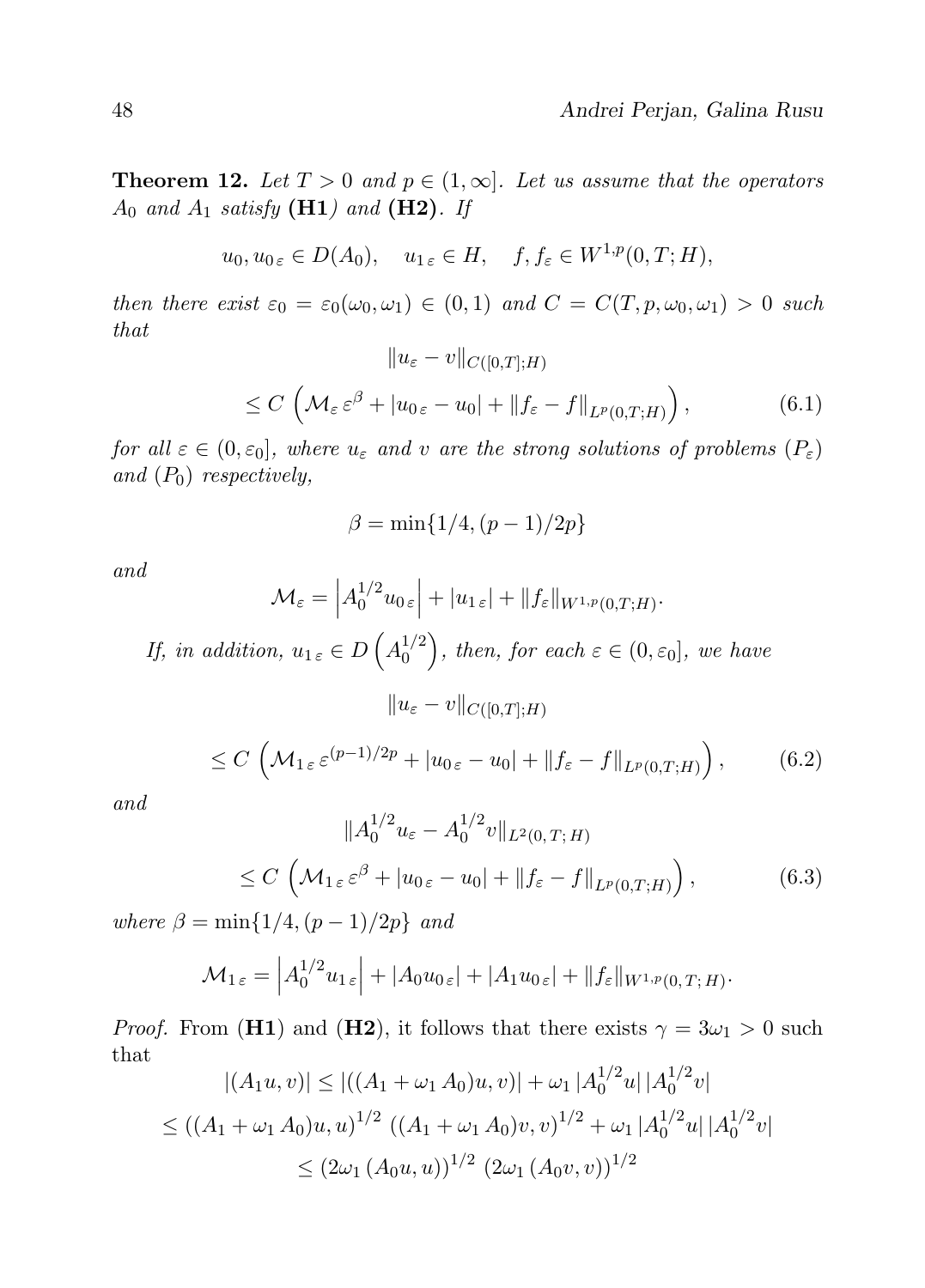$$
+\omega_1 \left| A_0^{1/2} u \right| \left| A_0^{1/2} v \right| \le \gamma \left| A_0^{1/2} u \right| \left| A_0^{1/2} v \right|, \quad \forall u, v \in D(A_0). \tag{6.4}
$$

If  $f_{\varepsilon} \in W^{l,p}(0,T;H)$  with  $p \in (1,\infty]$  and  $l \in \mathbb{N}^*$ , then, due to Theorems 1 and 2, we have that  $f_{\varepsilon} \in C([0,T];H)$  and there exists an extension  $\tilde{f}_{\varepsilon} \in$  $W^{l,p}(0,\infty;H)$  such that

$$
\|\tilde{f}_{\varepsilon}\|_{C([0,\infty);H)} + \|\tilde{f}_{\varepsilon}\|_{W^{l,p}(0,\infty;H)} \le C(T,p,l) \|f_{\varepsilon}\|_{W^{l,p}(0,T;H)}.
$$
 (6.5)

Let us denote by  $\tilde{u}_{\varepsilon}$  the unique strong solution to the problem  $(P_{\varepsilon})$  and by  $\tilde{v}$  the unique strong solution to the problem  $(P_0)$ , defined on  $(0, \infty)$  instead of  $(0, T)$ , and  $f_{\varepsilon}$  by  $\tilde{f}_{\varepsilon}$ . From Theorem 10, we have

$$
\begin{cases} \tilde{u}_{\varepsilon} \in W^{2,\infty}(0,T;H), \ A^{1/2}(\varepsilon)\tilde{u}_{\varepsilon} \in W^{1,\infty}(0,T;H), \\ A(\varepsilon)\tilde{u}_{\varepsilon} \in L^{\infty}(0,T;H), \ \forall T \in (0,\infty). \end{cases}
$$

From Lemma 2 and (6.4), it follows that

$$
\begin{cases} \tilde{u}_{\varepsilon} \in W^{2,\infty}(0,\infty;H), \ A_0^{1/2}\tilde{u}_{\varepsilon} \in W^{1,2}(0,\infty;H),\\ A(\varepsilon)\tilde{u}_{\varepsilon} \in L^{\infty}(0,\infty;H). \end{cases}
$$

Moreover, due to the same lemma and to (6.4) and (6.5), we get

$$
||A_0^{1/2}\tilde{u}_{\varepsilon}||_{C([0,t];H)} + ||\tilde{u}_{\varepsilon}'||_{L^2(0,t;H)} \le C \mathcal{M}_{\varepsilon}, \forall t \ge 0, \ \forall \varepsilon \in (0,\varepsilon_0]. \tag{6.6}
$$

If in addition,  $u_{1\,\varepsilon} \in D\left(A_0^{1/2}\right)$  $\binom{1/2}{0}$ , then

$$
\|\tilde{u}'_{\varepsilon}\|_{C([0,t];H)} + \|A_0^{1/2} \tilde{u}'_{\varepsilon}\|_{L^2(0,t;H)} \le C \mathcal{M}_{1\varepsilon},\tag{6.7}
$$

for all  $t \in [0, T]$  and all  $\varepsilon \in (0, \varepsilon_0]$ .

Proof of (6.1). According to Theorem 4, the function

$$
w_{\varepsilon}(t) = \int_0^\infty K(t,\tau,\varepsilon) \, \tilde{u}_{\varepsilon}(\tau) \, d\tau,
$$

is the strong solution to the problem

$$
\begin{cases} w'_{\varepsilon}(t) + A(\varepsilon)w_{\varepsilon}(t) = F(t, \varepsilon), \quad t > 0, \quad \text{in} \quad H, \\ w_{\varepsilon}(0) = w_0, \end{cases}
$$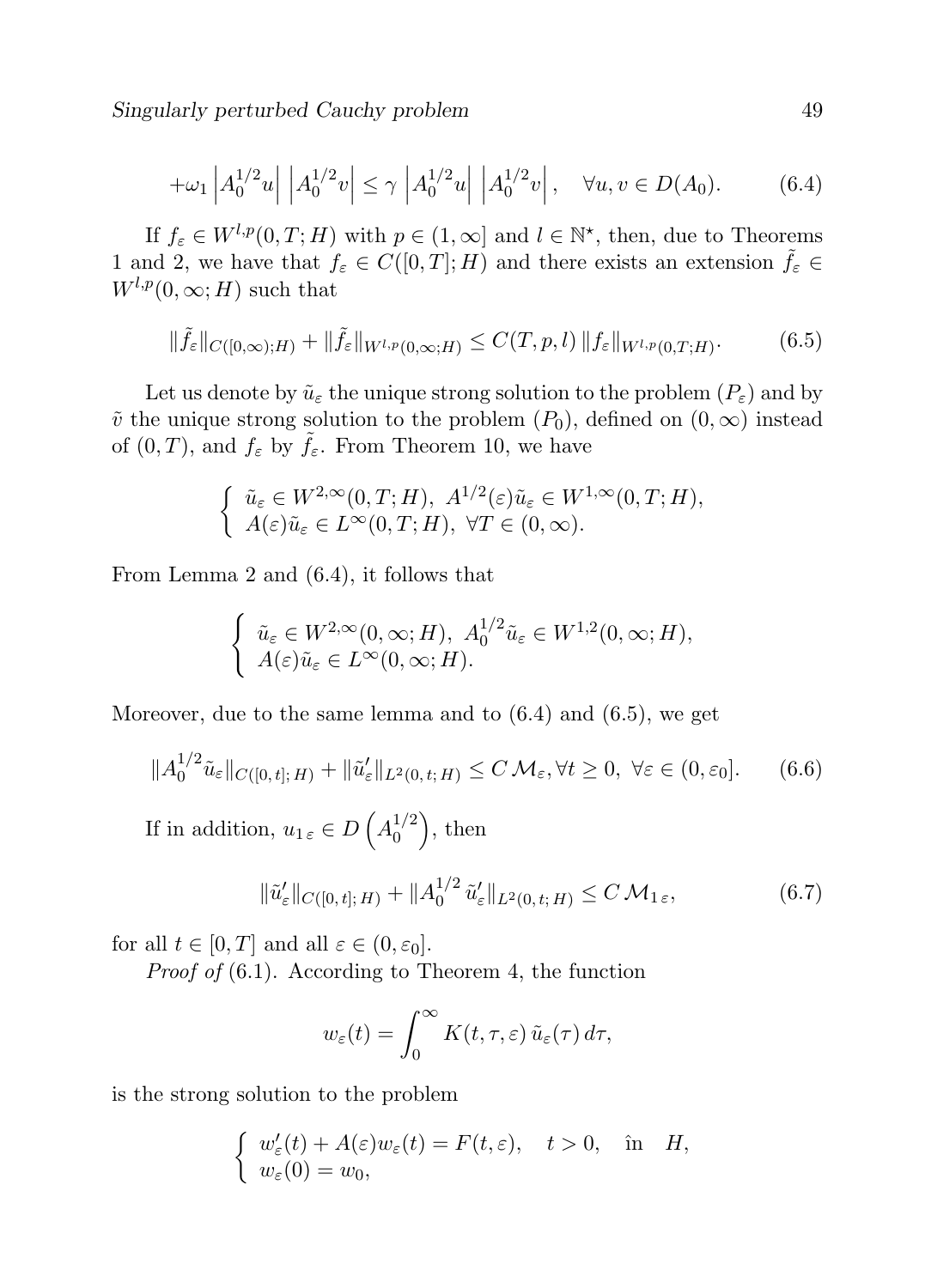for  $0 < \varepsilon \leq \varepsilon_0$ , where

$$
\begin{cases}\nF(t,\varepsilon) = f_0(t,\varepsilon) u_{1\varepsilon} + \int_0^\infty K(t,\tau,\varepsilon) \tilde{f}_\varepsilon(\tau) d\tau, \\
f_0(t,\varepsilon) = \frac{1}{\sqrt{\pi}} \left[ 2 \exp\left\{ \frac{3t}{4\varepsilon} \right\} \lambda \left( \sqrt{\frac{t}{\varepsilon}} \right) - \lambda \left( \frac{1}{2} \sqrt{\frac{t}{\varepsilon}} \right) \right], \\
w_0 = \int_0^\infty e^{-\tau} \tilde{u}_\varepsilon(2\varepsilon\tau) d\tau.\n\end{cases}
$$

Using Hölder's inequality,  $(vi)$ ,  $(viii)$ ,  $(ix)$   $(x)$  in Lemma 4, and  $(6.6)$ , we obtain

$$
\|\tilde{u}_{\varepsilon}(t) - w_{\varepsilon}(t)\|_{H} = \left\|\tilde{u}_{\varepsilon}(t) - \int_{0}^{\infty} K(t, \tau, \varepsilon) \tilde{u}_{\varepsilon}(\tau) d\tau\right\|_{H}
$$
  
\n
$$
\leq \int_{0}^{\infty} K(t, \tau, \varepsilon) \|\tilde{u}_{\varepsilon}(t) - \tilde{u}_{\varepsilon}(\tau)\|_{H} d\tau
$$
  
\n
$$
\leq \int_{0}^{\infty} K(t, \tau, \varepsilon) \left\|\int_{t}^{\tau} \|\tilde{u}_{\varepsilon}'(s)\|_{H} ds\right\| d\tau
$$
  
\n
$$
\leq \|\tilde{u}_{\varepsilon}'\|_{L^{2}(0, \infty; H)} \int_{0}^{\infty} K(t, \tau, \varepsilon) |t - \tau|^{1/2} d\tau \leq C M_{\varepsilon} \varepsilon^{1/4},
$$

for all  $t \in [0, T]$  and all  $\varepsilon \in (0, \varepsilon_0]$ . It then follows

$$
\|\tilde{u}_{\varepsilon} - w_{\varepsilon}\|_{C([0,T];H)} \le C \,\mathcal{M}_{\varepsilon} \,\varepsilon^{1/4}, \ \forall \varepsilon \in (0,\varepsilon_0].\tag{6.8}
$$

Let us denote by  $R(t, \varepsilon) = \tilde{v}(t)-w_{\varepsilon}(t)$  which clearly is the strong solution of the problem

$$
\begin{cases}\nR'(t,\varepsilon) + A_0 R(t,\varepsilon) = \varepsilon A_1 w_{\varepsilon}(t) + \mathcal{F}(t,\varepsilon), \quad t > 0, \\
R(0,\varepsilon) = R_0,\n\end{cases} \tag{6.9}
$$

where  $R_0 = u_0 - w_0$  and

$$
\mathcal{F}(t,\varepsilon) = \tilde{f}(t) - \int_0^\infty K(t,\tau,\varepsilon)\tilde{f}_\varepsilon(\tau) d\tau - f_0(t,\varepsilon) u_{1\varepsilon}.
$$
 (6.10)

Taking the inner product by  $R$  in the equation in  $(6.9)$  and then integrating, we obtain

$$
|R(t,\varepsilon)|^2 + 2\int_0^t \left|A_0^{1/2}R(s,\varepsilon)\right|^2 ds
$$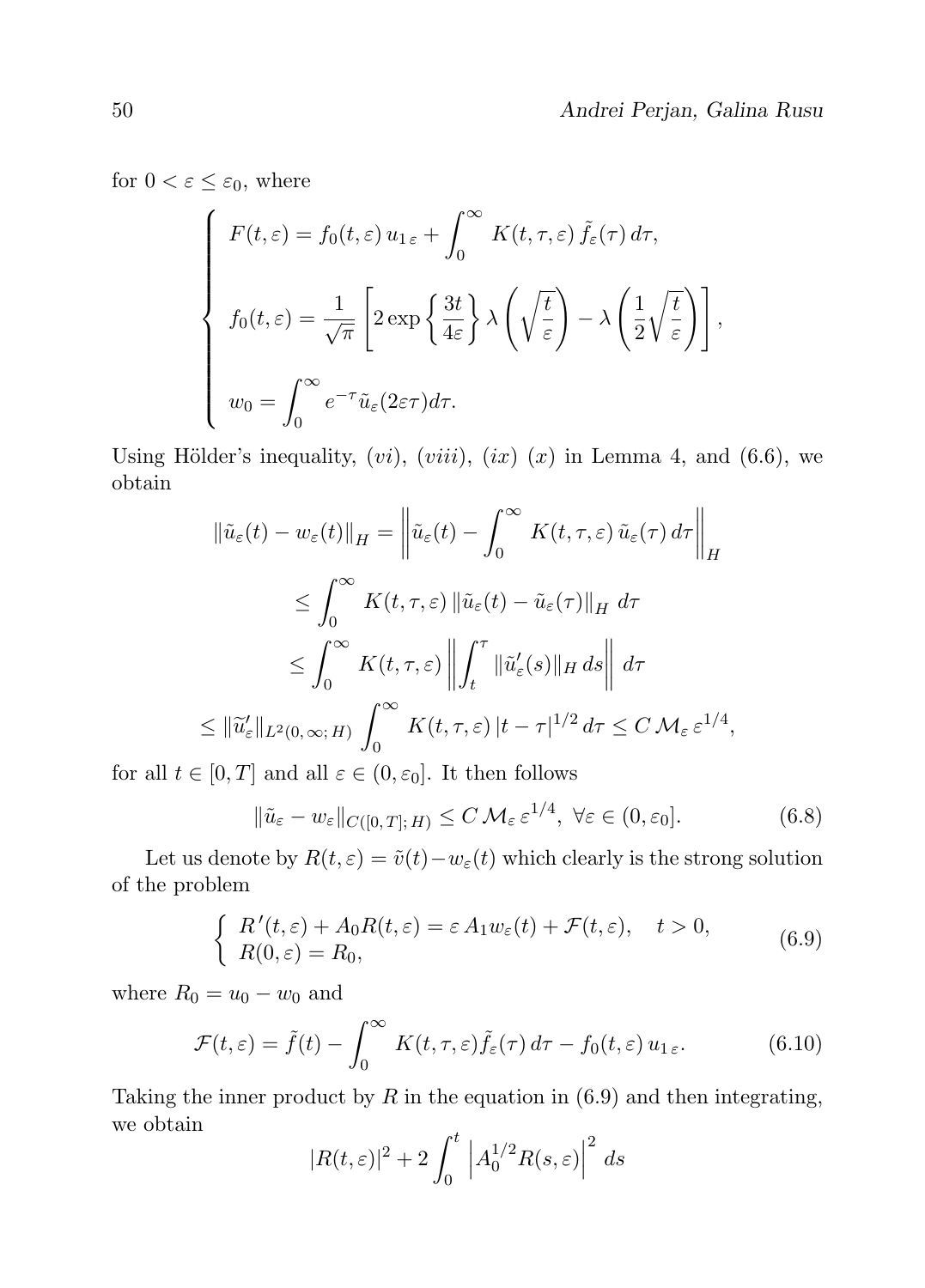Singularly perturbed Cauchy problem 51

$$
= |R_0|^2 + 2 \int_0^t |\mathcal{F}(s,\varepsilon)| |R(s,\varepsilon)| ds + 2\varepsilon \int_0^t (A_1 w_\varepsilon(s), R(s,\varepsilon)) ds,
$$

for all  $t \geq 0$ . Using (6.4), from the last equality, we get

$$
|R(t,\varepsilon)|^2 + \int_0^t \left| A_0^{1/2} R(s,\varepsilon) \right|^2 ds \le |R_0|^2
$$
  
+2
$$
\int_0^t |\mathcal{F}(s,\varepsilon)| |R(s,\varepsilon)| ds + \gamma^2 \varepsilon^2 \int_0^t \left| A_0^{1/2} w_\varepsilon(s) \right|^2 ds,
$$
(6.11)

for all  $t \geq 0$ . Applying Lemma 1 to (6.11), we obtain

$$
|R(t,\varepsilon)| + \left(\int_0^t \left|A_0^{1/2} R(s,\varepsilon)\right|^2 ds\right)^{1/2} \le |R_0|
$$
  
+ 
$$
\int_0^t |\mathcal{F}(s,\varepsilon)| ds + \gamma \varepsilon \left(\int_0^t \left|A_0^{1/2} w_\varepsilon(s)\right|^2 ds\right)^{1/2}, \ \forall t \ge 0.
$$
 (6.12)

From (6.6), we deduce

$$
|R_0| \le |u_{0\epsilon} - u_0| + \int_0^\infty e^{-s} |\tilde{u}_{\epsilon}(2\varepsilon s) - u_{0\epsilon}| ds \le |u_{0\epsilon} - u_0|
$$
  
+ 
$$
\int_0^\infty e^{-s} \int_0^{2\varepsilon s} |\tilde{u}'_{\epsilon}(\tau)| d\tau ds \le |u_{0\epsilon} - u_0| + C \mathcal{M}_{\epsilon} \varepsilon^{1/2}, \qquad (6.13)
$$

for all  $\varepsilon \in (0, \varepsilon_0]$ . Using  $(x)$  in Lemma 4 and  $(6.5)$ , we get

$$
\left| \tilde{f}(t) - \int_0^\infty K(t, \tau, \varepsilon) \tilde{f}_{\varepsilon}(\tau) d\tau \right|
$$
  

$$
\leq \left| \tilde{f}(t) - \tilde{f}_{\varepsilon}(t) \right| + \int_0^\infty K(t, \tau, \varepsilon) \left| \tilde{f}_{\varepsilon}(t) - \tilde{f}_{\varepsilon}(\tau) \right| d\tau \leq \left| \tilde{f}(t) - \tilde{f}_{\varepsilon}(t) \right|
$$
  
+
$$
C(T, p) \| f_{\varepsilon}' \|_{L^p(0, T; H)} \varepsilon^{(p-1)/2p}, \ \forall t \geq 0, \ \forall \varepsilon \in (0, \varepsilon_0]. \tag{6.14}
$$

As  $e^{\tau} \lambda(\sqrt{\tau}) \leq C$  for all  $\tau \geq 0$ , we have

$$
\int_0^t \exp\left\{\frac{3\tau}{4\varepsilon}\right\} \lambda\left(\sqrt{\frac{\tau}{\varepsilon}}\right) d\tau \le C \,\varepsilon \int_0^{\frac{t}{\varepsilon}} e^{-\tau/4} \, d\tau \le C \,\varepsilon \int_0^\infty e^{-\tau/4} \, d\tau \le C \varepsilon
$$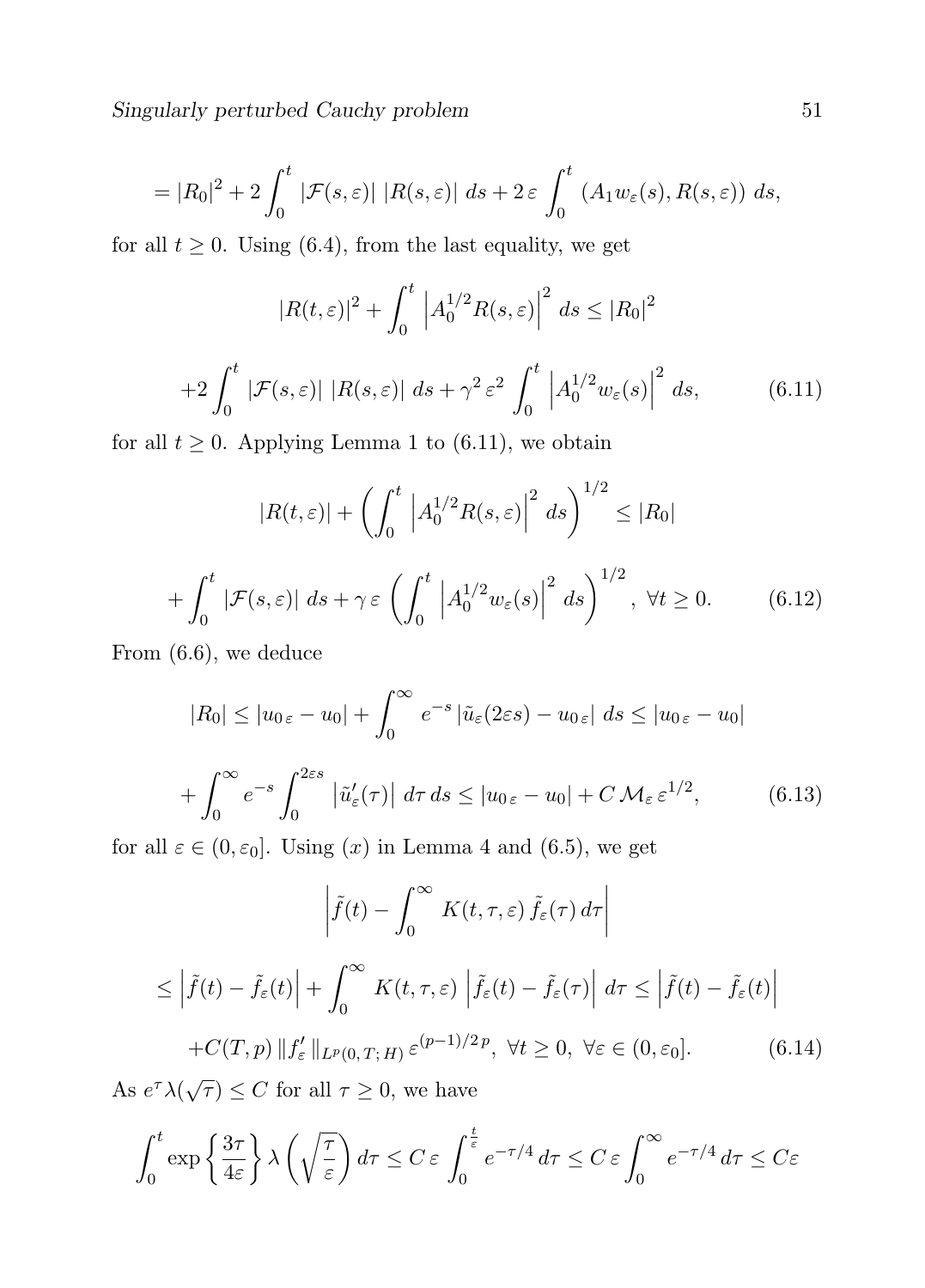and

$$
\int_0^t \lambda \left(\frac{1}{2}\sqrt{\frac{\tau}{\varepsilon}}\right) d\tau \leq \varepsilon \int_0^\infty \lambda \left(\frac{1}{2}\sqrt{\tau}\right) d\tau \leq C \varepsilon,
$$

for all  $t \geq 0$ . Hence

$$
\left| \int_0^t f_0(\tau, \varepsilon) d\tau \, u_{1\,\varepsilon} \right| \le C \, \varepsilon \, |u_{1\,\varepsilon}|, \quad \forall t \ge 0. \tag{6.15}
$$

Using  $(6.10)$ , from  $(6.14)$  and  $(6.15)$ , we get

$$
\int_0^t |\mathcal{F}(s,\varepsilon)| \, ds \le C \left( \mathcal{M}_\varepsilon \, \varepsilon^{(p-1)/2p} + \|f_\varepsilon - f\|_{L^p(0,T;H)} \right),\tag{6.16}
$$

for every  $t \in [0, T]$  and every  $\varepsilon \in (0, \varepsilon_0]$ .

As  $A_0^{1/2}$  $_0^{1/2}$  is closed, using (6.6), we obtain

$$
\left| A_0^{1/2} w_{\varepsilon}(t) \right| \leq \int_0^\infty K(t,\tau,\varepsilon) \left| A_0^{1/2} \tilde{u}_{\varepsilon}(\tau) \right| d\tau \leq C \, \mathcal{M}_{\varepsilon},\tag{6.17}
$$

for every  $t \in [0, T]$  and every  $\varepsilon \in (0, \varepsilon_0]$ .

Thanks to  $(6.13)$ ,  $(6.16)$  and  $(6.17)$ , from  $(6.12)$ , it follows that

$$
||R||_{C([0,T];H)} + ||A_0^{1/2}R||_{L^2(0,T;H)}
$$
  
\n
$$
\leq C \left( \mathcal{M}_{\varepsilon} \varepsilon^{(p-1)/2p} + |u_{0\,\varepsilon} - u_0| + ||f_{\varepsilon} - f||_{L^p(0,T;H)} \right),
$$
\n(6.18)

for every  $\varepsilon \in (0, \varepsilon_0]$ . Finally, from (6.8) and (6.18), it follows that

$$
\|\tilde{u}_{\varepsilon} - \tilde{v}\|_{C([0,T];H)} \le \|\tilde{u}_{\varepsilon} - w_{\varepsilon}\|_{C([0,T];H)} + \|R\|_{C([0,T];H)}
$$
  

$$
\le C \left(\mathcal{M}_{\varepsilon} \varepsilon^{\beta} + |u_{0\,\varepsilon} - u_{0}| + \|f_{\varepsilon} - f\|_{L^{p}(0,T;H)}\right),
$$
(6.19)

for every  $\varepsilon \in (0, \varepsilon_0]$ . According to Theorems 9 and 10, we have that  $u_{\varepsilon}(t) =$  $\tilde{u}_{\varepsilon}(t)$  and  $\tilde{v}(t) = v(t)$  for  $t \in [0, T]$ . Therefore, from (6.19), we deduce (6.1).

*Proof of* (6.2). If  $u_{1\epsilon} \in D\left(A_0^{1/2}\right)$  $\binom{1/2}{0}$ , then, using  $(vi)$ ,  $(viii)$ ,  $(x)$  in Lemma 4 and (6.7), we get

$$
\|\tilde{u}_{\varepsilon}(t) - w_{\varepsilon}(t)\|_{H} = \left\|\tilde{u}_{\varepsilon}(t) - \int_{0}^{\infty} K(t, \tau, \varepsilon) \tilde{u}_{\varepsilon}(\tau) d\tau\right\|_{H}
$$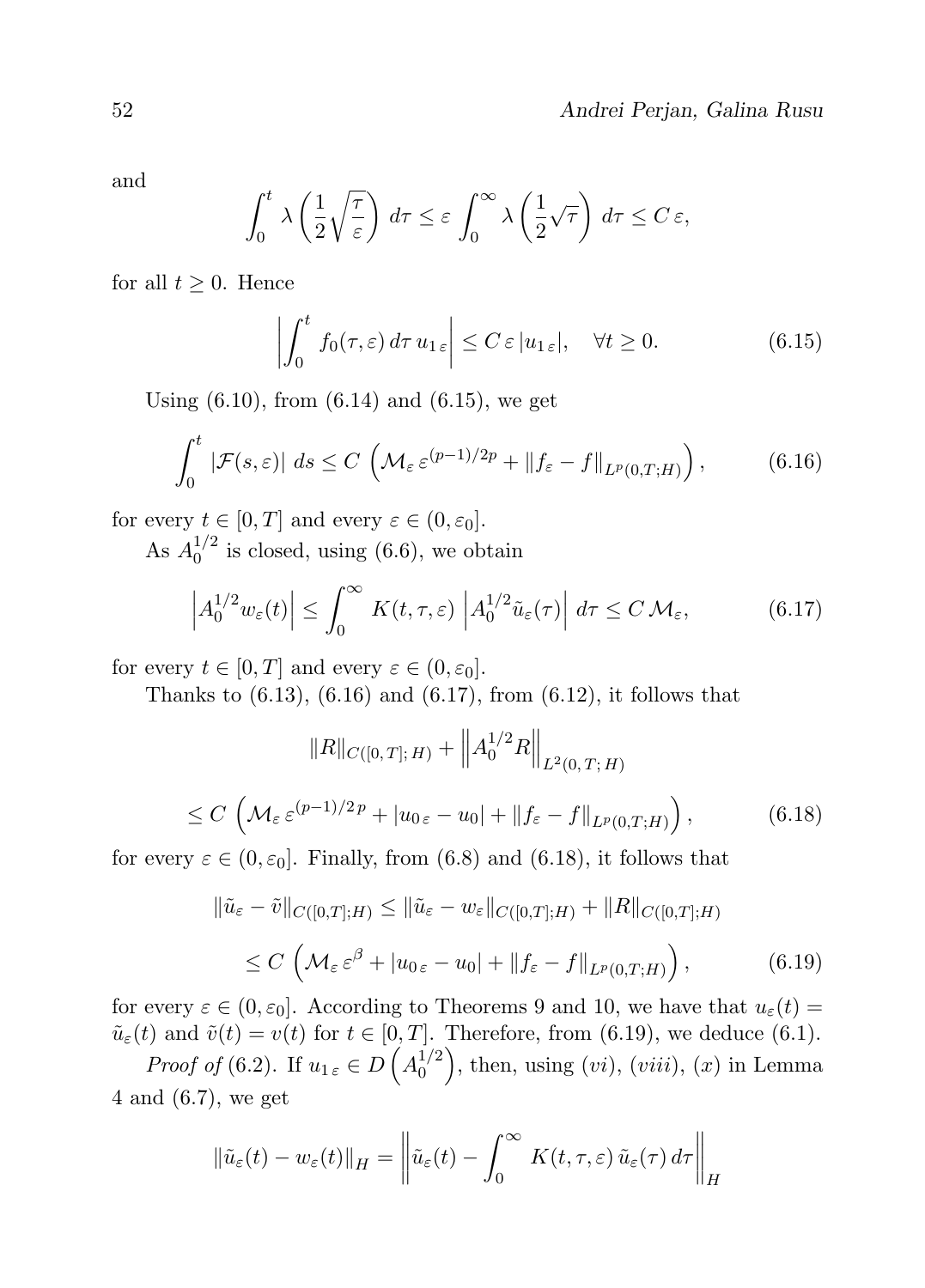Singularly perturbed Cauchy problem 53

$$
\leq \int_0^\infty K(t,\tau,\varepsilon) \left\| \tilde{u}_{\varepsilon}(t) - \tilde{u}_{\varepsilon}(\tau) \right\|_H d\tau
$$
  

$$
\leq \int_0^\infty K(t,\tau,\varepsilon) \left| \int_t^\tau \left\| \tilde{u}'_{\varepsilon}(s) \right\|_H ds \right| d\tau
$$
  

$$
\leq \left\| \tilde{u}'_{\varepsilon} \right\|_{C([0,\infty);H)} \int_0^\infty K(t,\tau,\varepsilon) |t - \tau| d\tau \leq C M_{1\varepsilon} \varepsilon^{1/2},
$$

for every  $t \in [0, T]$  and every  $\varepsilon \in (0, \varepsilon_0]$ . This yields

$$
\|\tilde{u}_{\varepsilon}-w_{\varepsilon}\|_{C([0,T];H)}\leq C\,\mathcal{M}_{1\,\varepsilon}\,\varepsilon^{1/2},\quad\forall\varepsilon\in(0,\varepsilon_0].
$$

As, for  $p \in (1,\infty]$ , we have  $(p-1)/2p \leq 1/2$ , the proof of (6.2) follows in the same way as the proof of (6.1).

*Proof of* (6.3). Using  $(vi)$ ,  $(viii)$ ,  $(x)$  in Lemma 4 and (6.7), we get

$$
\left| A_0^{1/2} (\tilde{u}_{\varepsilon}(t) - w_{\varepsilon}(t)) \right| \leq \int_0^{\infty} K(t, \tau, \varepsilon) \left| A_0^{1/2} (\tilde{u}_{\varepsilon}(t) - \tilde{u}_{\varepsilon}(\tau)) \right| d\tau
$$
  
\n
$$
\leq \int_0^{\infty} K(t, \tau, \varepsilon) \left| \int_{\tau}^t \left| A_0^{1/2} \tilde{u}_{\varepsilon}'(s) \right|_{H} ds \right| d\tau
$$
  
\n
$$
\leq \int_0^{\infty} K(t, \tau, \varepsilon) |t - \tau|^{1/2} \left| \int_{\tau}^t \left| A_0^{1/2} \tilde{u}_{\varepsilon}'(s) \right|_{H}^2 ds \right|^{1/2} d\tau
$$
  
\n
$$
\leq C M_{1 \varepsilon} \varepsilon^{1/4}, \quad \forall t \geq 0, \quad \forall \varepsilon \in (0, \varepsilon_0].
$$

Hence  $u_{\varepsilon}(t) = \tilde{u}_{\varepsilon}(t)$ , for  $t \in [0, T]$ , and therefore

$$
\left\| A_0^{1/2} \left( u_\varepsilon - w_\varepsilon \right) \right\|_{C([0,T];H)} \le C \, \mathcal{M}_{1\,\varepsilon} \, \varepsilon^{1/4}, \quad \forall \varepsilon \in (0,\varepsilon_0]. \tag{6.20}
$$

From (6.18), it follows that

$$
\left\| A_0^{1/2} R \right\|_{L^2(0,T);H} \le C \left( \mathcal{M}_{\varepsilon} \varepsilon^{(p-1)/2 p} + |u_{0\varepsilon} - u_0| + C \left\| f_{\varepsilon} - f \right\|_{L^p(0,T;H)} \right), \quad \forall \varepsilon \in (0,\varepsilon_0]. \tag{6.21}
$$

Finally,  $(6.20)$  and  $(6.21)$  imply  $(6.3)$  and this completes the proof.

 $\Box$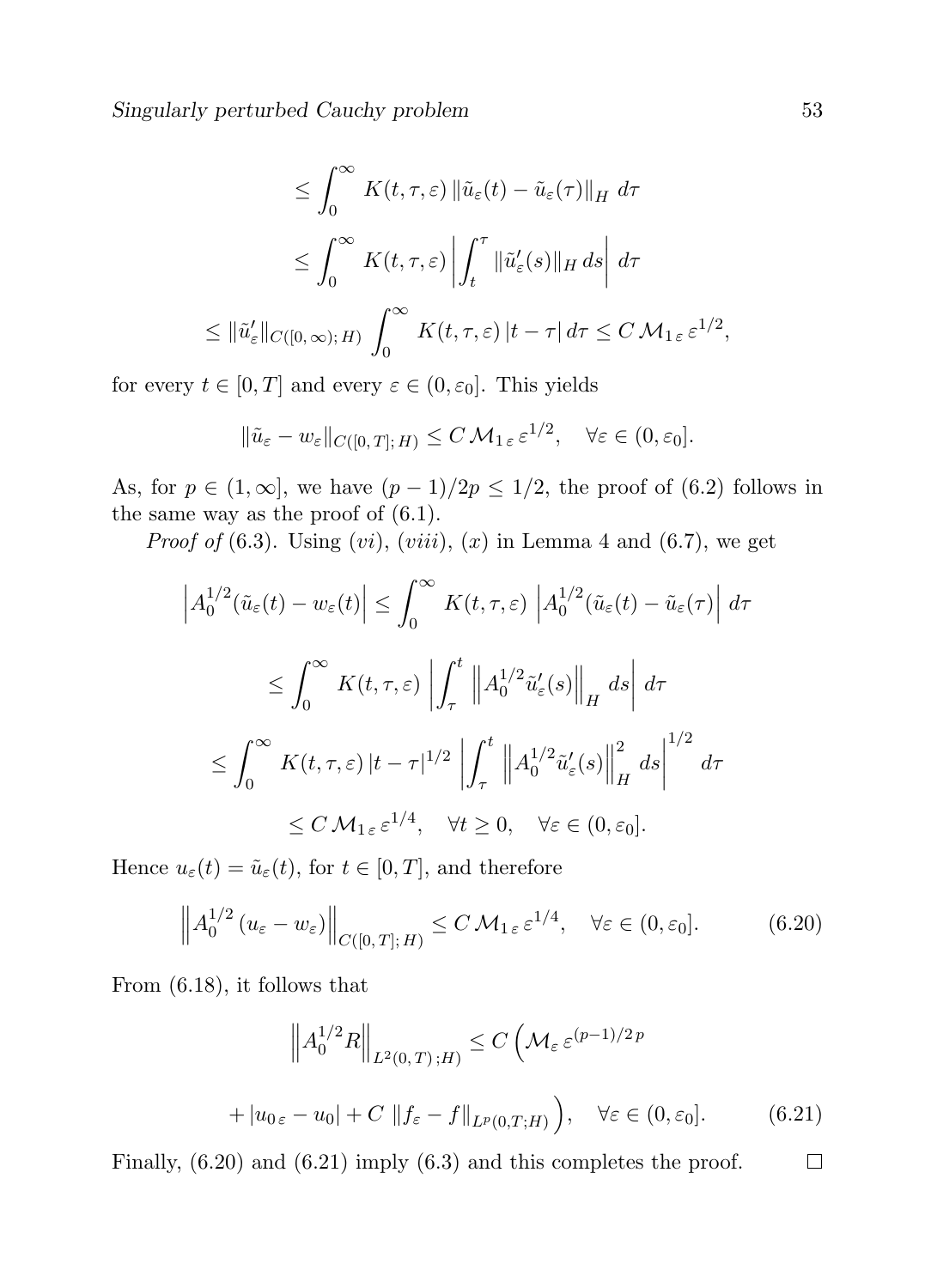**Remark 6.1.** If, in the conditions of Theorem 12, we assume that  $f, f_{\varepsilon} \in$  $W^{1,\infty}(0,T,H)$ , then (6.1), (6.2) and (6.3) take the form

$$
||u_{\varepsilon}-v||_{C([0,T];H)} \leq C \left( \mathcal{M}_{\varepsilon} \varepsilon^{1/4} + |u_{0\,\varepsilon}-u_{0}| + ||f_{\varepsilon}-f||_{L^{\infty}(0,T;H)} \right),
$$

where

$$
\mathcal{M}_{\varepsilon} = \left| A_0^{1/2} u_{0\,\varepsilon} \right| + |u_{1\,\varepsilon}| + \|f_{\varepsilon}\|_{W^{1,\infty}(0,T;H)},
$$

$$
||u_{\varepsilon}-v||_{C([0,T];H)} \leq C \left(\mathcal{M}_{1\,\varepsilon}\,\varepsilon^{1/2}+|u_{0\,\varepsilon}-u_{0}|+||f_{\varepsilon}-f||_{L^{\infty}(0,T;H)}\right),
$$

and

$$
||A_0^{1/2}u_{\varepsilon} - A_0^{1/2}v||_{L^2(0,T;H)}
$$
  
\n
$$
\leq C \left( \mathcal{M}_{1\varepsilon} \varepsilon^{1/4} + |u_{0\varepsilon} - u_0| + |f_{\varepsilon} - f||_{L^\infty(0,T;H)} \right),
$$

with

$$
\mathcal{M}_{1\,\varepsilon} = \left| A_0^{1/2} u_{1\,\varepsilon} \right| + \left| A_0 u_{0\,\varepsilon} \right| + \left| A_1 u_{0\,\varepsilon} \right| + \|f\|_{W^{1,\infty}(0,T;H)}.
$$

for all  $\varepsilon \in (0, \varepsilon_0]$ .

**Theorem 13.** Let  $T > 0$  and  $p \in (1, \infty]$ . Suppose that the operators  $A_0$  and  $A_1$  satisfy (H1) and (H2). If

 $u_0, u_{0\epsilon}, A_0u_0, A_1u_{0\epsilon}, A_0u_{0\epsilon}, u_{1\epsilon}, f(0), f_{\epsilon}(0) \in D(A_0)$ 

and

f,  $f_{\varepsilon} \in W^{2,p}(0,T;H)$ ,

then there exist  $\varepsilon_0 = \varepsilon_0(\omega_0, \omega_1) \in (0, 1)$  and  $C = C(T, p, \omega_0, \omega_1) > 0$  such that

$$
\left\|u'_{\varepsilon}-v'+\alpha_{\varepsilon}e^{-\frac{t}{\varepsilon}}\right\|_{C([0,T];H)} \leq C\left(\mathcal{M}_{2\varepsilon}\varepsilon^{(p-1)/2p}+D_{\varepsilon}\right),\tag{6.22}
$$

$$
\left\| A_0^{1/2} \left( u_\varepsilon' - v' + \alpha_\varepsilon e^{-\frac{t}{\varepsilon}} \right) \right\|_{L^2(0,T;H)} \le C \left( \mathcal{M}_{2\varepsilon} \varepsilon^\beta + D_\varepsilon \right), \tag{6.23}
$$

where v and  $u_{\varepsilon}$  are the strong solutions of the problems  $(P_0)$  and  $(P_{\varepsilon})$  respectively,  $\beta = \min\{1/4, (p-1)/2p\}$ ,  $\alpha_{\varepsilon} = f_{\varepsilon}(0) - u_{1,\varepsilon} - A(\varepsilon)u_{0,\varepsilon}$ ,

$$
D_{\varepsilon} = \|f_{\varepsilon} - f\|_{W^{1, p}(0, T; H)} + |A_0(u_{0\varepsilon} - u_0)|,
$$
  

$$
\mathcal{M}_{2\varepsilon} = |A(\varepsilon)u_{1\varepsilon}| + \|f_{\varepsilon}\|_{W^{2, p}(0, T; H)} + |A_1 u_{0\varepsilon}| + |A(\varepsilon)\alpha_{\varepsilon}|.
$$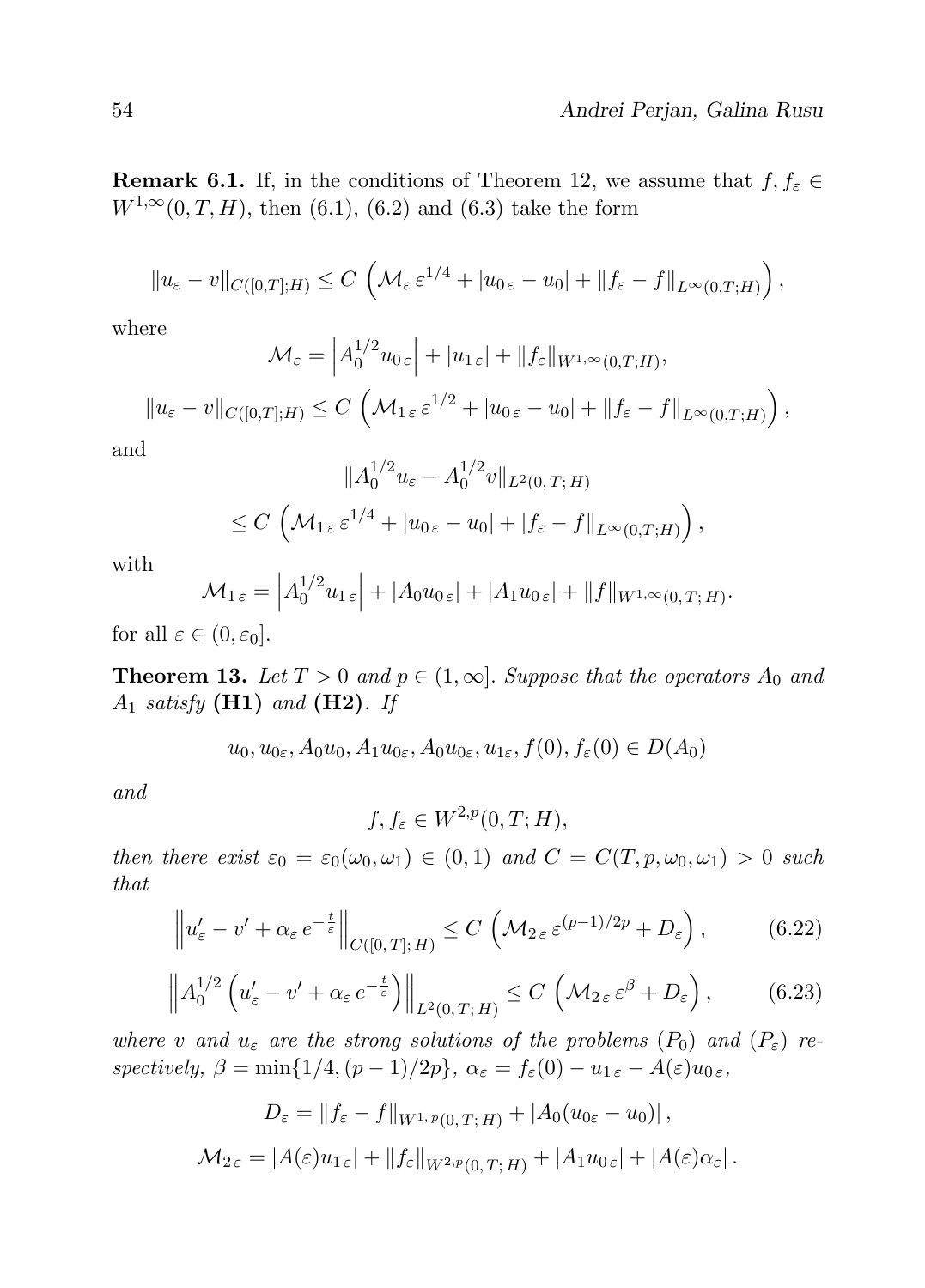*Proof.* Within this proof, for  $\tilde{u}_{\varepsilon}$ ,  $\tilde{v}$ ,  $\tilde{f}$  and  $\tilde{f}_{\varepsilon}$ , we will use the same notations as in the proof of Theorem 12.

Let us denote by

$$
\tilde{z}_{\varepsilon}(t) = \tilde{u}'_{\varepsilon}(t) + \alpha_{\varepsilon} e^{-\frac{t}{\varepsilon}}, \quad \alpha_{\varepsilon} = f_{\varepsilon}(0) - u_{1\,\varepsilon} - A(\varepsilon)u_{0\,\varepsilon}.
$$

If  $u_{1,\varepsilon} + \alpha_{\varepsilon} \in D(A_0)$  and  $f \in W^{2,1}(0,T;H)$ , then, due to (6.4) and (6.5),  $u_{1,\varepsilon} + \alpha_{\varepsilon} \in D(A(\varepsilon))$  and  $\tilde{f} \in W^{2,1}(0,\infty;H)$ . According to Theorem 10,  $\tilde{z}_{\varepsilon}$ is the strong solution in  $H$  to the problem

$$
\begin{cases} \ \varepsilon \tilde{z}''_{\varepsilon}(t) + \tilde{z}'_{\varepsilon}(t) + A(\varepsilon) \tilde{z}_{\varepsilon}(t) = \tilde{\mathcal{F}}(t, \varepsilon), \quad t > 0, \\ \ \tilde{z}_{\varepsilon}(0) = f_{\varepsilon}(0) - A(\varepsilon) u_{0 \varepsilon}, \quad \tilde{z}'_{\varepsilon}(0) = 0, \end{cases}
$$

where

$$
\tilde{\mathcal{F}}(t,\varepsilon) = \tilde{f}_{\varepsilon}'(t) + e^{-t/\varepsilon} A(\varepsilon) \alpha_{\varepsilon}.
$$

From Lemma 3 and (6.4), it follows that

$$
\tilde{z}_{\varepsilon} \in W^{2,\infty}(0,\infty;H), A_0^{1/2} \tilde{z}_{\varepsilon} \in W^{1,2}(0,\infty;H), A(\varepsilon) \tilde{z}_{\varepsilon} \in L^{\infty}(0,\infty;H).
$$

Moreover, from the same lemma, (6.4) and (6.5), we get

$$
||A_0^{1/2}\tilde{z}_{\varepsilon}||_{C([0,\infty);H)} + ||\tilde{z}_{\varepsilon}'||_{C([0,\infty);H)}
$$
  
+ 
$$
||A_0^{1/2}\tilde{z}_{\varepsilon}'||_{L^2(0,\infty;H)} \leq C \mathcal{M}_{2\varepsilon}, \quad \forall \varepsilon \in (0,\varepsilon_0].
$$
 (6.24)

According to Theorem 4, the function

$$
w_{1\,\varepsilon}(t) = \int_0^\infty K(t,\tau,\varepsilon) \,\tilde{z}_\varepsilon(\tau) d\tau
$$

is a strong solution of

$$
\begin{cases} w'_{1\,\varepsilon}(t) + A(\varepsilon)w_{1\varepsilon}(t) = \mathcal{F}_1(t,\varepsilon), \quad t > 0, \\ w_{1\,\varepsilon}(0) = \int_0^\infty e^{-\tau} \tilde{z}_\varepsilon(2\,\varepsilon\,\tau) d\tau, \end{cases}
$$

where

$$
\mathcal{F}_1(t,\varepsilon) = \int_0^\infty K(t,\tau,\varepsilon) \left( \tilde{f}'_{\varepsilon}(\tau) + e^{-\frac{\tau}{\varepsilon}} A(\varepsilon) \alpha_{\varepsilon} \right) d\tau.
$$

Moreover,

$$
\left| A_0^{1/2} w_{1\,\varepsilon}(t) \right| \le \int_0^\infty K(t,\tau,\varepsilon) \left| A_0^{1/2} \tilde{z}_\varepsilon(\tau) \right| d\tau \le C \mathcal{M}_{2\,\varepsilon},\tag{6.25}
$$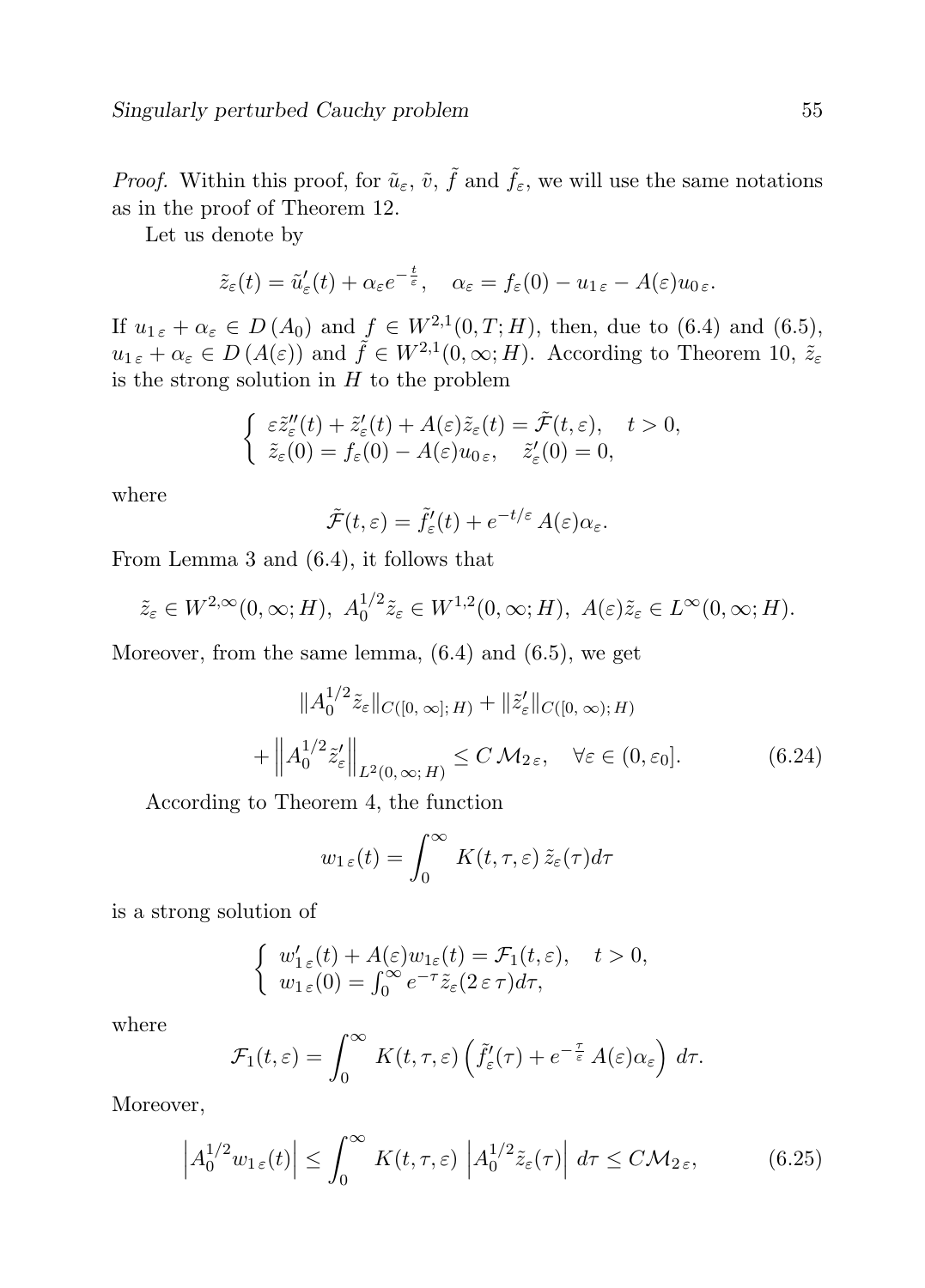for all  $t \geq 0$ . Using  $(vi)$ ,  $(viii)$ ,  $(x)$  in Lemma 4 and  $(6.24)$ , we get

$$
\|\tilde{z}_{\varepsilon}(t) - w_{1\varepsilon}(t)\|_{H} = \left\|\tilde{z}_{\varepsilon}(t) - \int_{0}^{\infty} K(t,\tau,\varepsilon) \, \tilde{z}_{\varepsilon}(\tau) \, d\tau\right\|_{H}
$$
  
\n
$$
\leq \int_{0}^{\infty} K(t,\tau,\varepsilon) \left\|\tilde{z}_{\varepsilon}(t) - \tilde{z}_{\varepsilon}(\tau)\right\|_{H} d\tau
$$
  
\n
$$
\leq \int_{0}^{\infty} K(t,\tau,\varepsilon) \left\|\int_{t}^{\tau} \|\tilde{z}_{\varepsilon}'(s)\|_{H} ds\right| d\tau
$$
  
\n
$$
\leq \|\tilde{z}_{\varepsilon}'\|_{C([0,\infty);H)} \int_{0}^{\infty} K(t,\tau,\varepsilon) |t-\tau| d\tau \leq C M_{2\varepsilon} \varepsilon^{1/2},
$$

for all  $t \in [0, T]$  and all  $\varepsilon \in (0, \varepsilon_0]$ ,

$$
\left\| A_0^{1/2} \left( \tilde{z}_{\varepsilon}(t) - w_{1\varepsilon}(t) \right) \right\|_H
$$
  
\n
$$
= \left\| A_0^{1/2} \tilde{z}_{\varepsilon}(t) - \int_0^\infty K(t, \tau, \varepsilon) A_0^{1/2} \tilde{z}_{\varepsilon}(\tau) d\tau \right\|_H
$$
  
\n
$$
\leq \int_0^\infty K(t, \tau, \varepsilon) \left\| A_0^{1/2} \left( \tilde{z}_{\varepsilon}(t) - \tilde{z}_{\varepsilon}(\tau) \right) \right\|_H d\tau
$$
  
\n
$$
\leq \int_0^\infty K(t, \tau, \varepsilon) \left\| \int_t^\tau \| A_0^{1/2} \tilde{z}_{\varepsilon}'(s) \|_H ds \right\| d\tau
$$
  
\n
$$
\leq \| A_0^{1/2} \tilde{z}_{\varepsilon}' \|_{L^2(0, \infty; H)} \int_0^\infty K(t, \tau, \varepsilon) |t - \tau|^{1/2} d\tau \leq C M_{2\varepsilon} \varepsilon^{1/4},
$$

for all  $t \in [0, T]$  and all  $\varepsilon \in (0, \varepsilon_0]$ . It then follows that

$$
\|\tilde{z}_{\varepsilon} - w_{1\,\varepsilon}\|_{C([0,T];\,H)} \le C \,\mathcal{M}_{2\,\varepsilon}\,\varepsilon^{1/2}, \quad \forall \varepsilon \in (0,\varepsilon_0],\tag{6.26}
$$

$$
\left\| A_0^{1/2} \left( \tilde{z}_{\varepsilon} - w_{1\,\varepsilon} \right) \right\|_{L^2(0,T;H)} \le C \, \mathcal{M}_{2\,\varepsilon} \, \varepsilon^{1/4}, \quad \forall \varepsilon \in (0,\varepsilon_0]. \tag{6.27}
$$

Let  $R_1(t,\varepsilon) = \tilde{v}'(t) - w_{1\varepsilon}(t)$ . If  $f(0) - A_0u_0 \in D(A_0)$  and  $f \in W^{2,1}(0,T;H)$ , then, according to Theorem 3.1,  $\tilde{v} \in W^{2,\infty}(0,\infty;H)$ ,  $A_0^{1/2}$  $_0^{1/2}\tilde{v} \in W^{1,2}(0,\infty;H).$ Therefore  $R_1 \in W^{1,\infty}(0,\infty;H)$  and

$$
\begin{cases}\nR'_1(t,\varepsilon) + A_0 R_1(t,\varepsilon) = \tilde{f}'(t) - \mathcal{F}_1(t,\varepsilon) + \varepsilon A_1 w_{1,\varepsilon}(t), \quad t > 0, \\
R_1(0,\varepsilon) = f(0) - A_0 u_0 - w_{1,\varepsilon}(0).\n\end{cases}
$$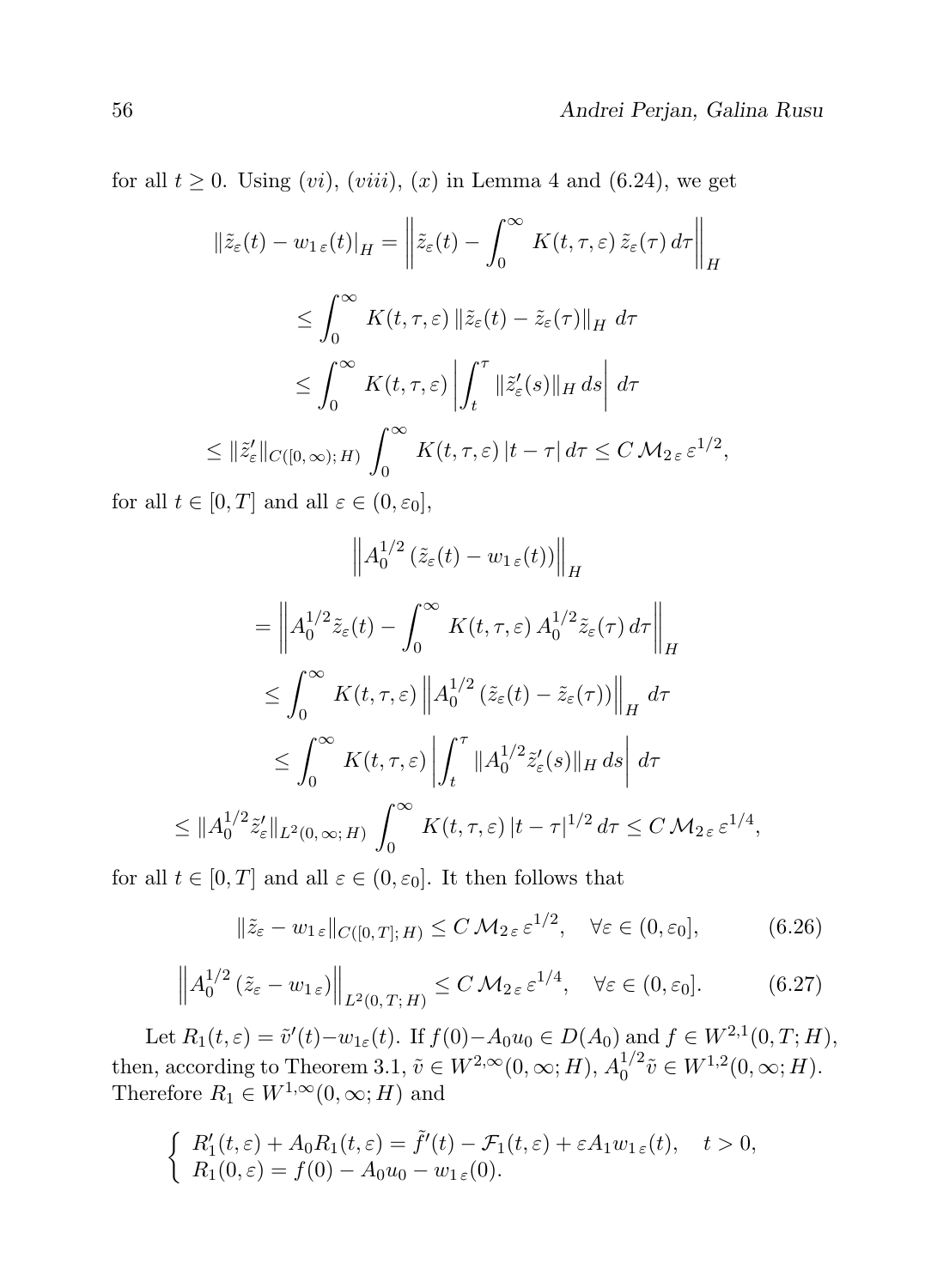Similarly to (6.12), we deduce

$$
|R_1(t,\varepsilon)| + \left(\int_0^t \left|A_0^{1/2} R_1(s,\varepsilon)\right|^2 ds\right)^{1/2} \le |R_1(0,\varepsilon)|
$$
  
+ 
$$
\int_0^t \left|\tilde{f}'(s) - \mathcal{F}_1(s,\varepsilon)\right| ds + \gamma \varepsilon \left(\int_0^t \left|A_0^{1/2} w_{1,\varepsilon}(s)\right|^2 ds\right)^{1/2}, \qquad (6.28)
$$

for all  $t \geq 0$ . Using (6.24), we get:

$$
|R_1(0,\varepsilon)| \le |f(0) - f_{\varepsilon}(0)| + |A_0(u_0 - u_{0\,\varepsilon})| + \varepsilon |A_1 u_{0\,\varepsilon}|
$$
  
+ 
$$
\int_0^\infty e^{-s} |\tilde{z}_{\varepsilon}(2\varepsilon s) - \tilde{z}_{\varepsilon}(0)| ds
$$
  

$$
\le C D_{\varepsilon} + \varepsilon |A_1 u_{0\,\varepsilon}| + \mathcal{M}_{2\varepsilon} \varepsilon \le C D_{\varepsilon} + \mathcal{M}_{2\varepsilon} \varepsilon, \quad \forall \varepsilon \in (0, \varepsilon_0].
$$
 (6.29)  
As

$$
\left|\tilde{f}'(s) - \mathcal{F}_1(s,\varepsilon)\right| \le \left|\tilde{f}'(s) - \tilde{f}'_{\varepsilon}(s)\right| + \int_0^{\infty} K(s,\tau,\varepsilon) \left|\tilde{f}'_{\varepsilon}(\tau) - \tilde{f}'_{\varepsilon}(s)\right| d\tau
$$

$$
+ \int_0^{\infty} K(s,\tau,\varepsilon) e^{-\frac{\tau}{\varepsilon}} d\tau \left|A(\varepsilon)\alpha_{\varepsilon}\right|,
$$

then, due to  $(ix)$ ,  $(xi)$  in Lemma 4, we obtain

$$
\int_0^t \left| \tilde{f}'(s) - \mathcal{F}_1(s, \varepsilon) \right| ds \le C \left( D_\varepsilon + \mathcal{M}_{2\varepsilon} \varepsilon^{(p-1)/2p} + |A(\varepsilon)\alpha_{\varepsilon}| \varepsilon \right)
$$
  

$$
\le C \left( D_\varepsilon + \mathcal{M}_{2\varepsilon} \varepsilon^{(p-1)/2p} \right), \quad \forall t \in [0, T], \quad \forall \varepsilon \in (0, \varepsilon_0]. \tag{6.30}
$$

Using (6.25), (6.29), (6.30), from (6.28) we get

$$
||R_1||_{C([0,T];H)} + ||A_0^{1/2}R_1||_{L^2(0,T;H)} \le C\left(D_{\varepsilon} + M_{2\varepsilon} \varepsilon^{(p-1)/2p}\right), \quad (6.31)
$$

for all  $\varepsilon \in (0,1]$ .

Finally, as  $(6.26)$ ,  $(6.27)$  and  $(6.31)$  imply  $(6.22)$  and  $(6.23)$ , the proof is complete. $\Box$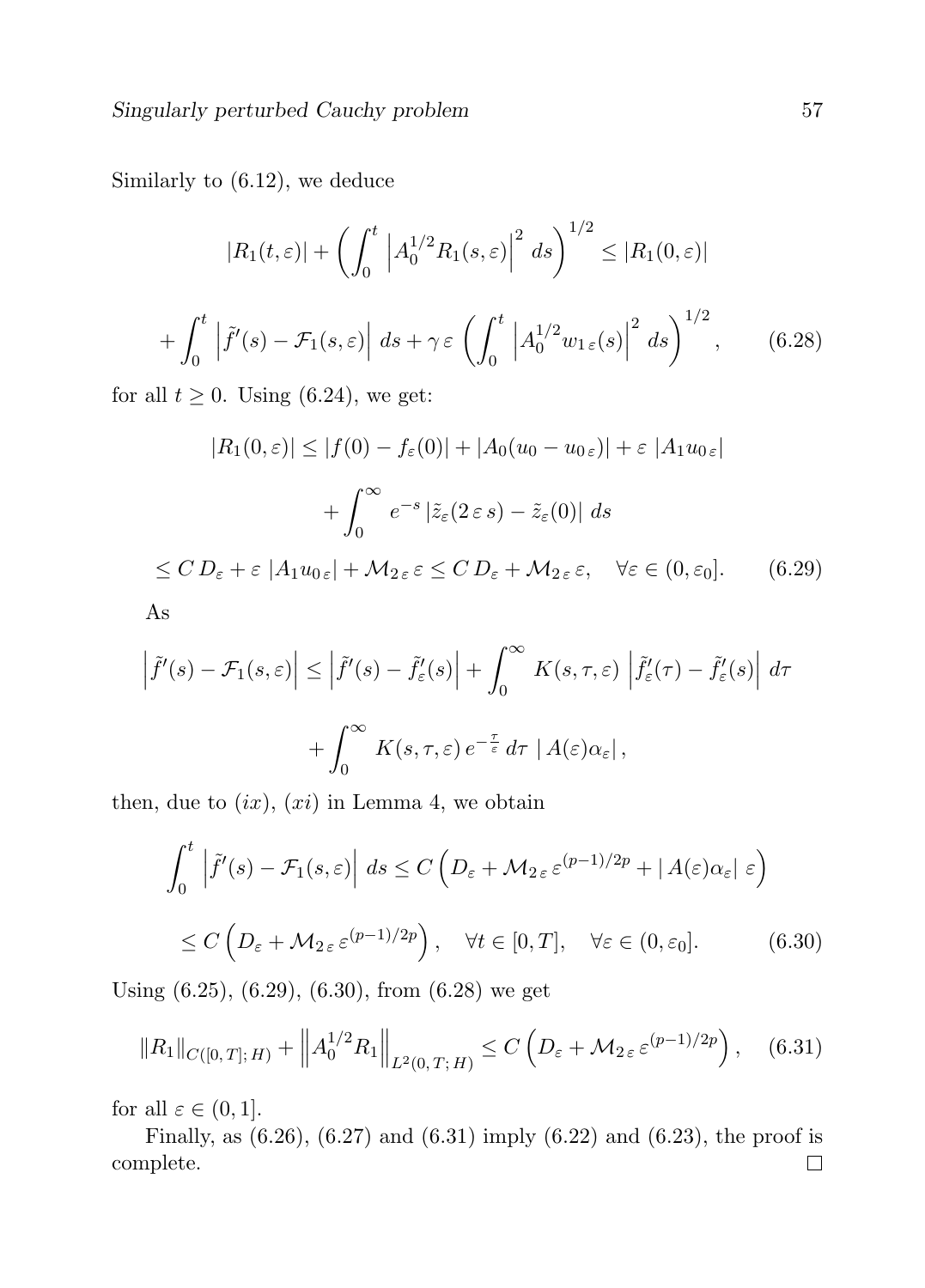**Remark 6.2.** If, in the conditions of Theorem 13, we assume that  $f, f_{\varepsilon} \in$  $W^{2,\infty}(0,T,H)$ , then (6.22) and (6.23) take the form

$$
\|u'_{\varepsilon} - v' + \alpha_{\varepsilon} e^{-\frac{t}{\varepsilon}}\|_{C([0,T];H)} \le C \left(\mathcal{M}_{2\varepsilon} \varepsilon^{1/2} + D_{\varepsilon}\right),
$$
  

$$
\|A_0^{1/2} \left(u'_{\varepsilon} - v' + \alpha_{\varepsilon} e^{-\frac{t}{\varepsilon}}\right)\|_{L^2(0,T;H)} \le C \left(\mathcal{M}_{2\varepsilon} \varepsilon^{1/4} + D_{\varepsilon}\right),
$$
  

$$
D_{\varepsilon} = \|f_{\varepsilon} - f|_{W^{1,\infty}(0,T;H)} + |A_0(u_{0\varepsilon} - u_0)|,
$$
  

$$
\mathcal{M}_{2\varepsilon} = |A(\varepsilon)u_{1\varepsilon}| + \|f_{\varepsilon}|_{W^{2,\infty}(0,T;H)} + |A_1 u_{0\varepsilon}| + |A(\varepsilon)\alpha_{\varepsilon}|.
$$

#### 7 An Example

Let  $\Omega \subset R^n$  be an open bounded set with  $C^1$  boundary  $\partial \Omega$ . In the real Hilbert space  $L^2(\Omega)$ , with the usual inner product

$$
(u,v) = \int_{\Omega} u(x) v(x) dx,
$$

we consider the following Cauchy problem

$$
\begin{cases}\n\varepsilon \partial_t^2 u_\varepsilon(x,t) + \partial_t u_\varepsilon(x,t) + A_0 u_\varepsilon(x,t) + \varepsilon A_1 u_\varepsilon(x,t) = f(x,t), \\
x \in \Omega, \ t > 0, \\
u_\varepsilon(x,0) = u_{0\varepsilon}(x), \quad \partial_t u_\varepsilon(x,0) = u_{1\varepsilon}(x)\n\end{cases} \tag{7.1}
$$

where  $D(A_i) = H^2(\Omega) \cap H_0^1(\Omega), i = 0, 1$ ,

$$
A_0 u(x) = - \sum_{i,j=1}^n \partial_{x_i} (a_{ij}(x) \partial_{x_j} u(x)) + a(x) u(x), \quad u \in D(A_0),
$$

$$
a_{ij} \in C^{1}(\overline{\Omega}), \ a \in C(\overline{\Omega}), \ a(x) \ge 0, \ a_{ij}(x) = a_{ji}(x), \quad x \in \overline{\Omega}, \tag{7.2}
$$

and

$$
\sum_{i,j=1}^{n} a_{ij}(x)\xi_i \xi_j \ge a_0 |\xi|^2, \quad x \in \overline{\Omega}, \quad \xi \in \mathbb{R}^n, \quad a_0 > 0. \tag{7.3}
$$

$$
A_1u(x) = -\sum_{i,j=1}^n \partial_{x_i} (b_{ij}(x)\partial_{x_j}u(x)) + b(x)u(x) + \int_{\Omega} K(x,y)u(y)dy,
$$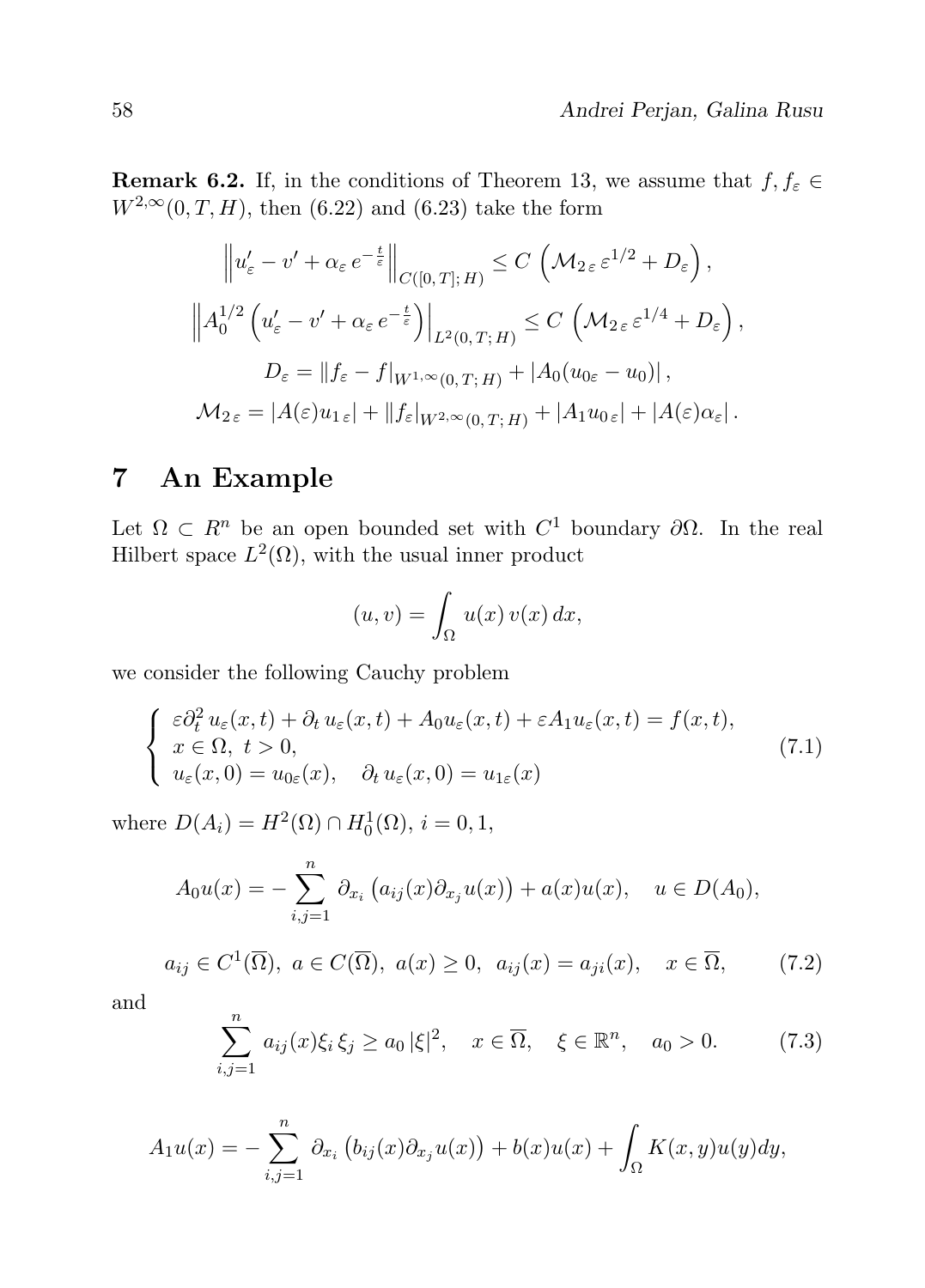for  $u \in D(A_1)$ ,

$$
K: \Omega \times \Omega \mapsto R, \quad K \in L^{2}(\Omega \times \Omega), \tag{7.4}
$$

$$
b_{ij} \in C^1(\overline{\Omega}), \ b \in C(\overline{\Omega}), \ b_{ij}(x) = b_{ji}(x), \quad x \in \overline{\Omega}, \tag{7.5}
$$

$$
|b(x)| \le b_1 a(x), \quad \left| \sum_{i,j=1}^n b_{ij}(x)\xi_i \, \xi_j \right| \le b_0 \sum_{i,j=1}^n a_{ij}(x)\xi_i \, \xi_j \tag{7.6}
$$

for  $x \in \overline{\Omega}$  and  $\xi \in \mathbb{R}^n$ . Under the hypotheses (7.2)-(7.3), the operator  $A_0$  is positive and self-adjoint with  $D(A_0^{1/2})$  $\binom{1/2}{0} = H_0^1(\Omega)$  and

$$
||A_0^{1/2}u||_{L^2(\Omega)}^2 = \int_{\Omega} \left( \sum_{i,j=1}^n a_{ij}(x) \, \partial_{x_i} u(x) \, \partial_{x_j} u(x) + a(x) u^2(x) \right) dx,
$$

for  $u \in H_0^1(\Omega)$ . If (7.5) holds, the operator  $A_1$  is self-adjoint with

$$
||A_1^{1/2}u||_{L^2(\Omega)}^2 = \int_{\Omega} \left( \sum_{i,j=1}^n b_{ij}(x) \, \partial_{x_i} u(x) \, \partial_{x_j} u(x) + b(x) u^2(x) \right) dx
$$

$$
+ \int_{\Omega} \int_{\Omega} K(x,y) u(x) u(y) dy dx, \quad \forall u \in H_0^1(\Omega).
$$

Moreover,  $(7.2)-(7.6)$  imply  $(H2)$  with

$$
\omega_1 = \max\{b_0, b_1\} + ||K||_{L_2(\Omega \times \Omega)}/\omega_0.
$$

Let us now consider the unperturbed problem associated to  $(7.1)$ 

$$
\begin{cases}\n\partial_t v(x,t) + A_0 v(x,t) = f(x,t), & x \in \Omega, \ t > 0, \\
v(x,0) = u_0(x).\n\end{cases}
$$
\n(7.7)

Using Theorem 12, we obtain:

**Theorem 14.** Let  $\Omega \subset \mathbb{R}^n$  be an open bounded set with  $C^1$  boundary  $\partial\Omega$ . Let  $T > 0$  and  $p \in (1, \infty]$ . Let us assume that  $(7.2)$ - $(7.6)$  are satisfied. If

$$
u_0, u_0 \in H^2(\Omega) \cap H_0^1(\Omega), \quad u_{1\epsilon} \in L^2(\Omega), \quad f, f_{\epsilon} \in W^{1,p}(0,T;L^2(\Omega)),
$$

then there exist  $\varepsilon_0 = \varepsilon_0(\omega_0, \omega_1) \in (0, 1)$  and  $C = C(T, p, n, \omega_0, \omega_1) > 0$  such that, for every  $\varepsilon \in (0, \varepsilon_0]$ , we have

$$
||u_{\varepsilon}-v||_{C([0,T];L^2(\Omega))}
$$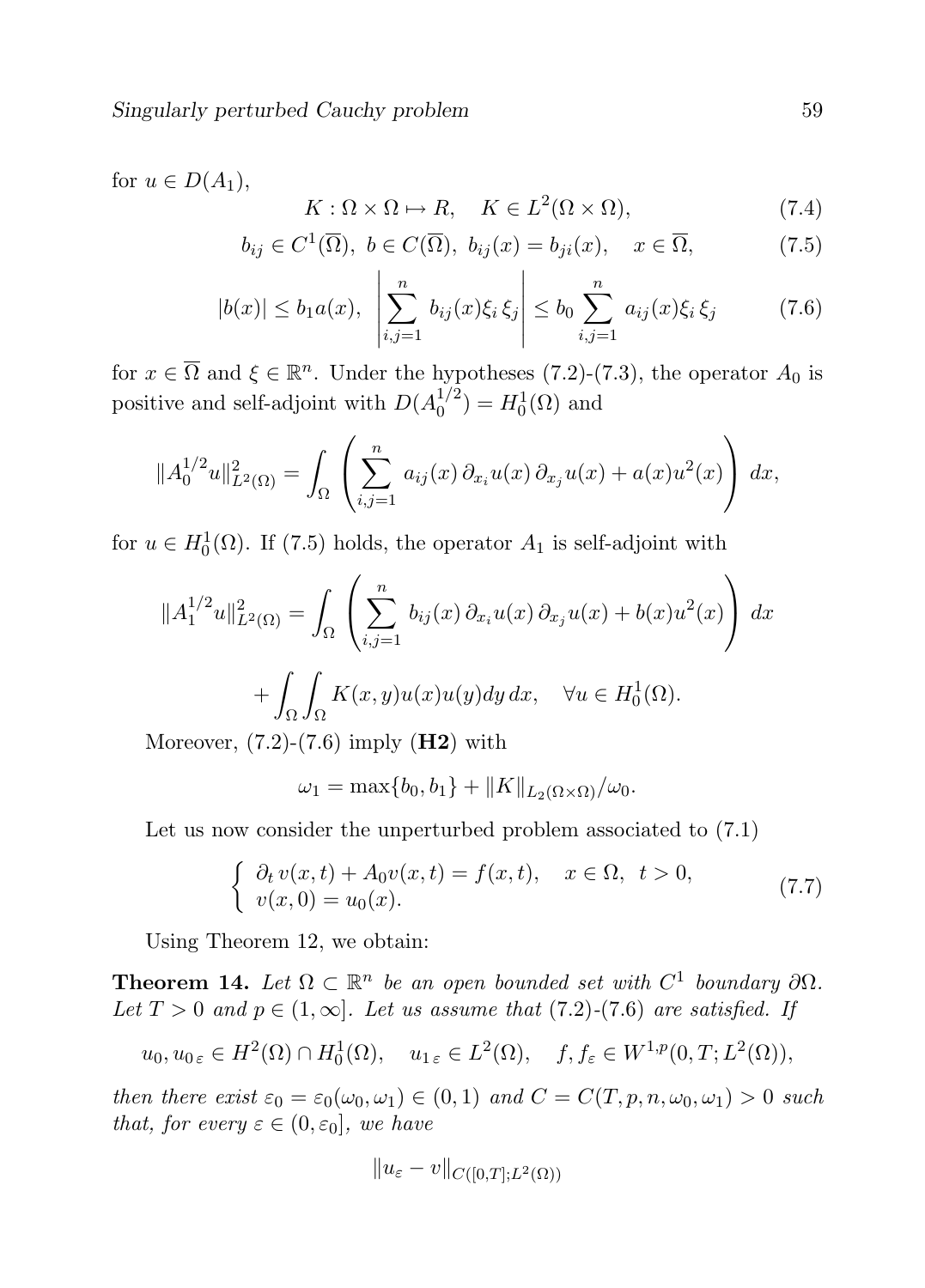$$
\leq C\,\left(\widetilde{\mathcal{M}}_{\varepsilon}\,\varepsilon^{\beta} + |u_{0\,\varepsilon} - u_{0}| + \|f_{\varepsilon} - f\|_{L^{p}(0,T;L^{2}(\Omega))}\right),
$$

where  $u_{\varepsilon}$  and v are the strong solutions of (7.1) and (7.7) respectively,

$$
\beta = \min\{1/4, (p-1)/2p\}
$$

and

$$
\widetilde{\mathcal{M}}_{\varepsilon} = \left| A_0^{1/2} u_{0\,\varepsilon} \right| + |u_{1\,\varepsilon}| + \|f_{\varepsilon}\|_{W^{1,p}(0,T;L^2(\Omega))}.
$$

If, in addition,  $u_{1\epsilon} \in H_0^1(\Omega)$ , then

$$
||u_{\varepsilon}-v||_{C([0,T];L^2(\Omega))}
$$

$$
\leq C\left(\widetilde{\mathcal{M}}_{1\,\varepsilon}\,\varepsilon^{(p-1)/2p}+|u_{0\,\varepsilon}-u_{0}|+\|f_{\varepsilon}-f\|_{L^{p}(0,T;L^{2}(\Omega))}\right),
$$

for each  $\varepsilon \in (0, \varepsilon_0]$ , where  $\beta = \min\{1/4, (p-1)/2p\}$  and

$$
\widetilde{\mathcal{M}}_{1\,\varepsilon} = \left| A_0^{1/2} u_{1\,\varepsilon} \right| + \left| A_0 u_{0\,\varepsilon} \right| + \left| A_1 u_{0\,\varepsilon} \right| + \| f_{\varepsilon} \|_{W^{1,p}(0,T;L^2(\Omega))}.
$$

Using Theorem 13, we deduce:

**Theorem 15.** Let  $\Omega \subset \mathbb{R}^n$  be an open bounded set with  $C^1$  boundary  $\partial\Omega$ . Let  $T > 0$  and  $p \in (1, \infty]$ . Let us assume that  $(7.2)$ - $(7.6)$  are satisfied. If

 $u_0, u_{0\epsilon}, A_0u_0, A_1u_{0\epsilon}, A_0u_{0\epsilon}, u_{1\epsilon}, f(0), f_{\epsilon}(0) \in H^2(\Omega) \cap H_0^1(\Omega),$ 

and

$$
f, f_{\varepsilon} \in W^{2,p}(0,T;L^2(\Omega)),
$$

then there exist  $\varepsilon_0 = \varepsilon_0(\omega_0, \omega_1) \in (0, 1)$  and  $C = C(T, p, n, \omega_0, \omega_1) > 0$  such that, for every  $\varepsilon \in (0, \varepsilon_0]$ , we have

$$
\left\|u'_{\varepsilon}-v'+\alpha_{\varepsilon}e^{-\frac{t}{\varepsilon}}\right\|_{C([0,T];L^2(\Omega))}\leq C\,\left(\widetilde{\mathcal M}_{2\,\varepsilon}\,\varepsilon^{(p-1)/2p}+\widetilde D_\varepsilon\right),
$$

where v and  $u_{\varepsilon}$  are the strong solutions of (7.1) and (7.7) respectively,  $\beta = \min\{1/4, (p-1)/2p\}, \ \alpha_{\varepsilon} = f_{\varepsilon}(0) - u_{1,\varepsilon} - A(\varepsilon)u_{0,\varepsilon},$ 

$$
\widetilde{D}_{\varepsilon} = \|f_{\varepsilon} - f\|_{W^{1,p}(0,T;H^1_0(\Omega))} + |A_0(u_{0\varepsilon} - u_0)|,
$$

$$
\widetilde{\mathcal{M}}_{2\,\varepsilon} = |A(\varepsilon)u_{1\,\varepsilon}| + \|f_{\varepsilon}\|_{W^{2,p}(0,T;H^1_0(\Omega))} + |A_1u_{0\,\varepsilon}| + |A(\varepsilon)\alpha_{\varepsilon}|.
$$